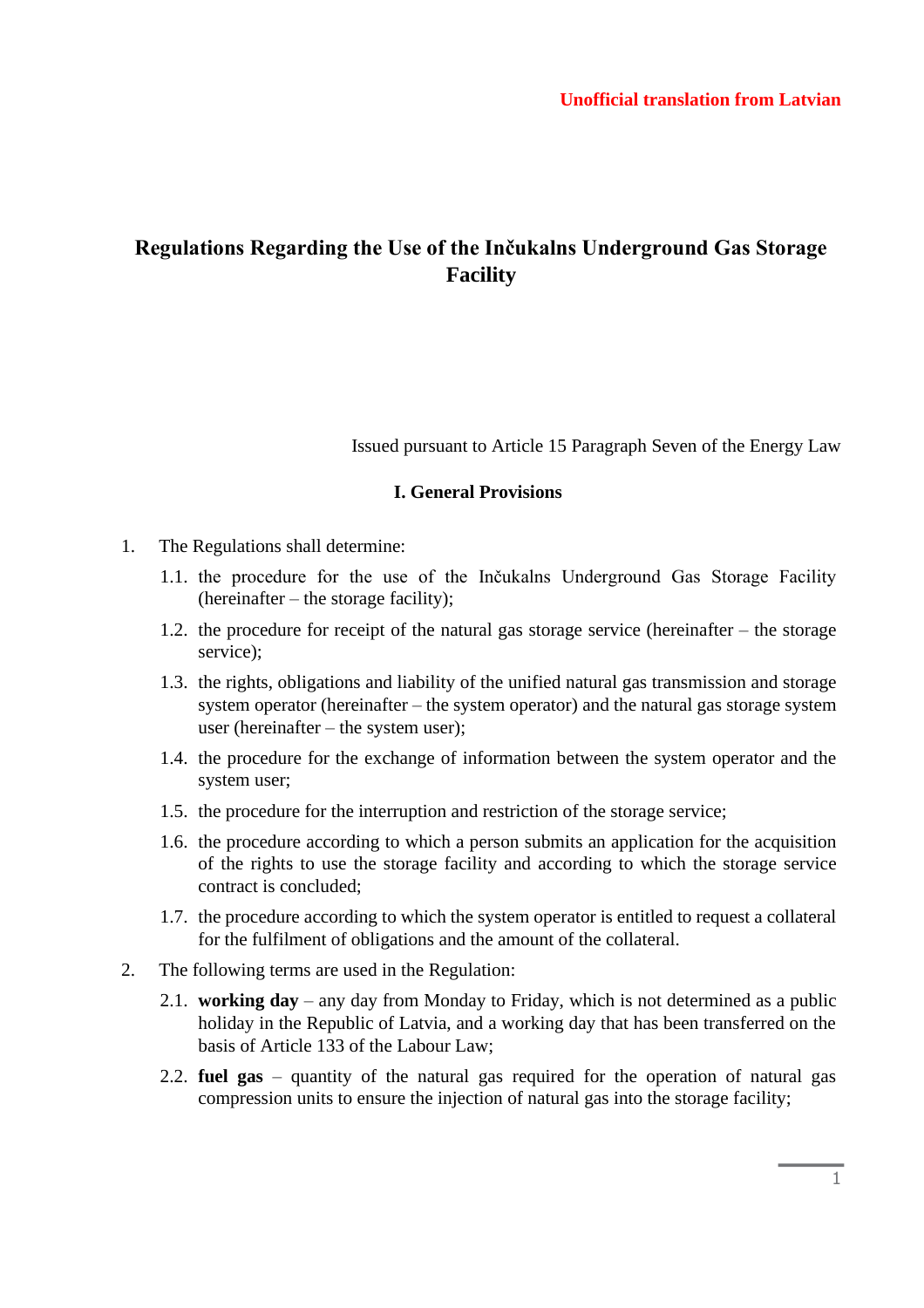- 2.3. **capacity product**  the storage service offered by the system operator in accordance with the types of the capacity product specified in Annex 2 of these Regulations;
- 2.4. **stocks**  quantity of the natural gas stored in the storage facility under a storage service contract;
- 2.5. **storage cycle**  the time period from the start of the season for the natural gas injection into the storage facility until the end of the season for the natural gas withdrawal from the storage facility;
- 2.6. **unused storage capacity**  the part of the technical storage capacity booked by the system users and not used for the storage of stocks;
- 2.7. **available storage capacity** the part of the technical capacity of the storage that has not been allocated and is available to the system users for booking, taking into account the integrity of the storage facility and the requirements for the storage management; and the procedures for booking storage capacity products specified in Chapter IV of these Regulations;
- 2.8. **technical storage capacity** the ability of the storage facility to ensure the maximum quantity of natural gas stored in the storage facility which the system operator can offer to the system users within storage cycle;
- 2.9. **applicant**  a person which submits to the system operator an application for the rights to use the storage;
- 2.10.**reverse-flow capacity**  the natural gas transmission system capacity for the direction opposite to the flow of the actual technological mode of the storage facility available to the system users for booking;
- 2.11.**trade notification**  the system user's notification to the system operator in accordance with the standard communication protocol regarding the transfer of the quantity of natural gas to the natural gas transmission system user or receipt from the natural gas transmission system user;
- 2.12.**storage service contract**  a contract concluded between the system operator and the system user on the basis of which the system operator provides a storage service to the system user.
- 3. The system operator shall provide a storage service which is compatible with the use of the natural gas transmission system, ensuring equal and non-discriminatory treatment of the system users.
- 4. To ensure efficient and secure provision of storage service, the system operator has the right to request and receive from the system user information that the system operator needs to perform the activities specified in these Regulations.
- 5. Upon communication with the system operator in the cases provided in these Regulations, the system user shall submit information and documents to the system operator either in Latvian or in English. The electronically sent documents specified in these Regulations should be signed with a secure electronic signature, unless agreed otherwise between the system operator and the system user.
- 6. The system user is obliged to follow the procedure for the use of the storage facility stipulated in these Regulations and in the storage service contract, follow the system operator's instructions for the receipt of the storage service, provide to the system operator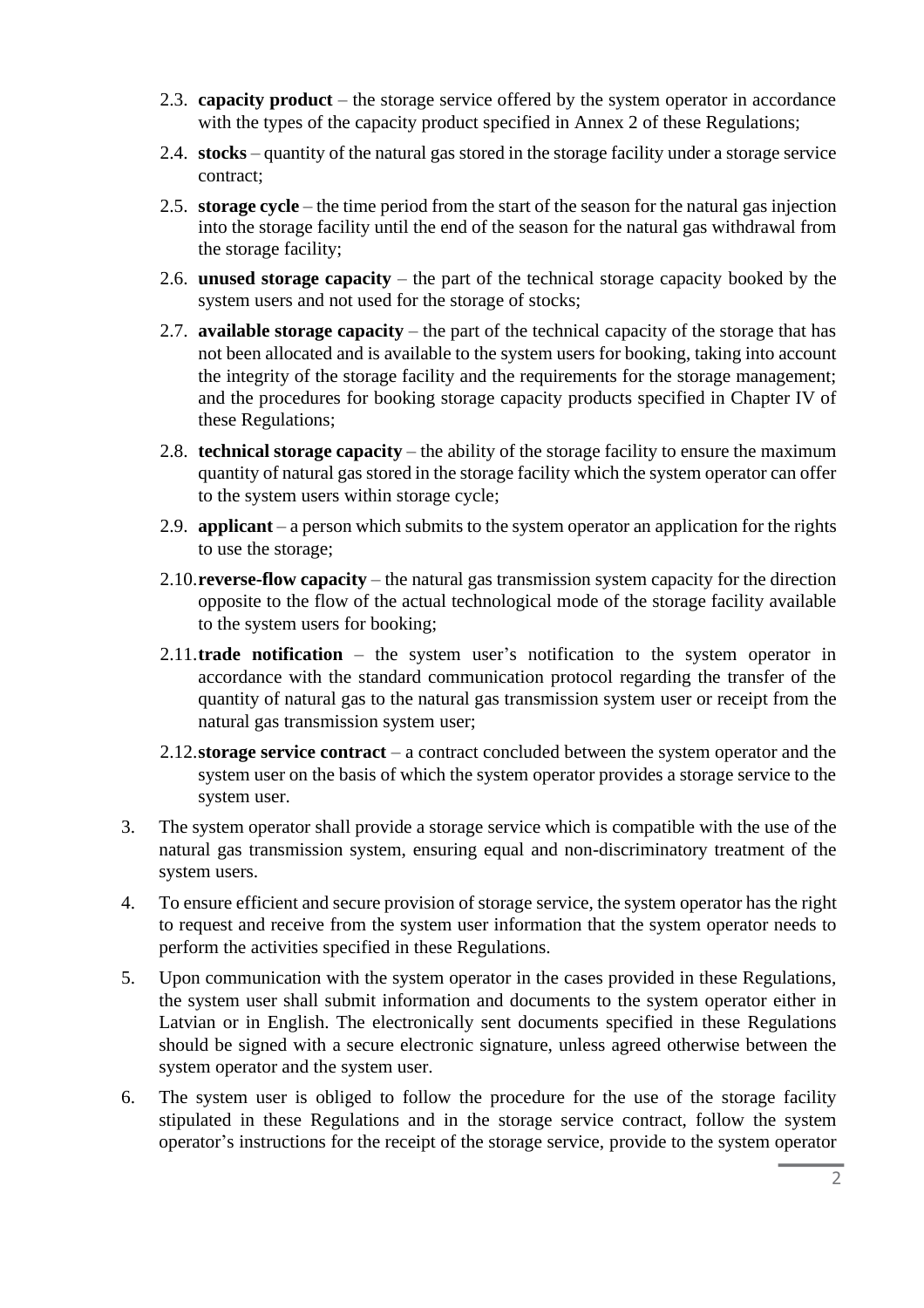the information required for the receipt of the storage service, as well as not to use the storage service in a way that limits, distorts or prevents competition, for example, through hidden capacity accumulation.

### **II. Publication of Information on Storage**

- 7. The system operator shall publish on its website the forecast of the technical capacity of the storage facility for the next storage cycle by November 4<sup>th</sup> each year.
- 8. The system operator shall publish on its website the provisional available storage capacity, including the provisional available storage capacity within bundled capacity product and the interruptible capacity product and the provisional available storage capacity within twoyear bundled capacity product in the following order:
	- 8.1. the first notice regarding the next storage cycle shall be published no later than one working day before the beginning of the storage capacity booking for the next storage cycle;
	- 8.2. thereafter, by April  $30<sup>th</sup>$ , a notice regarding the next storage cycle shall be published every day by 13:00 (hereinafter - Riga time);;
	- 8.3. from May  $1<sup>st</sup>$  until the date of publication of the technical capacity of the storage facility and the available capacity of the storage facility for the current storage cycle in accordance with Paragraph 9 of these Regulations, a notice regarding the current storage cycle shall be published every day by 13:00.
- 9. The system operator shall publish on its website the technical capacity of the storage facility and the available capacity of the storage facility for the existing storage cycle, including the available capacity of the storage facility within bundled capacity product and the interruptible capacity product and the available capacity of the storage facility within twoyear bundled capacity product by May 21<sup>st</sup> each year. The available storage capacity for the current storage cycle shall be calculated by the system operator as a difference between the technical capacity of the storage facility and the storage capacity booked by the system users for the existing storage cycle.
- 10. The system operator shall publish on its website the following information regarding the current storage cycle every day by 13.00:
	- 10.1. technical capacity of the storage facility (kWh);
	- 10.2. stocks (kWh);
	- 10.3. the available capacity of the storage facility, including the available capacity of the storage facility within bundled capacity product and the interruptible capacity product and the available capacity of the storage facility within two-year bundled capacity product (kWh);
	- 10.4. unused storage capacity (kWh);
	- 10.5. reverse-flow capacity on gas day D (kWh);
	- 10.6. the maximum quantity of natural gas which can be injected into the storage or withdrawn from the storage on gas day D.
- 11. The natural gas injection season of the storage cycle shall begin on May  $1<sup>st</sup>$  of the relevant year and end on October 14<sup>th</sup> of the relevant year. The natural gas withdrawal season of the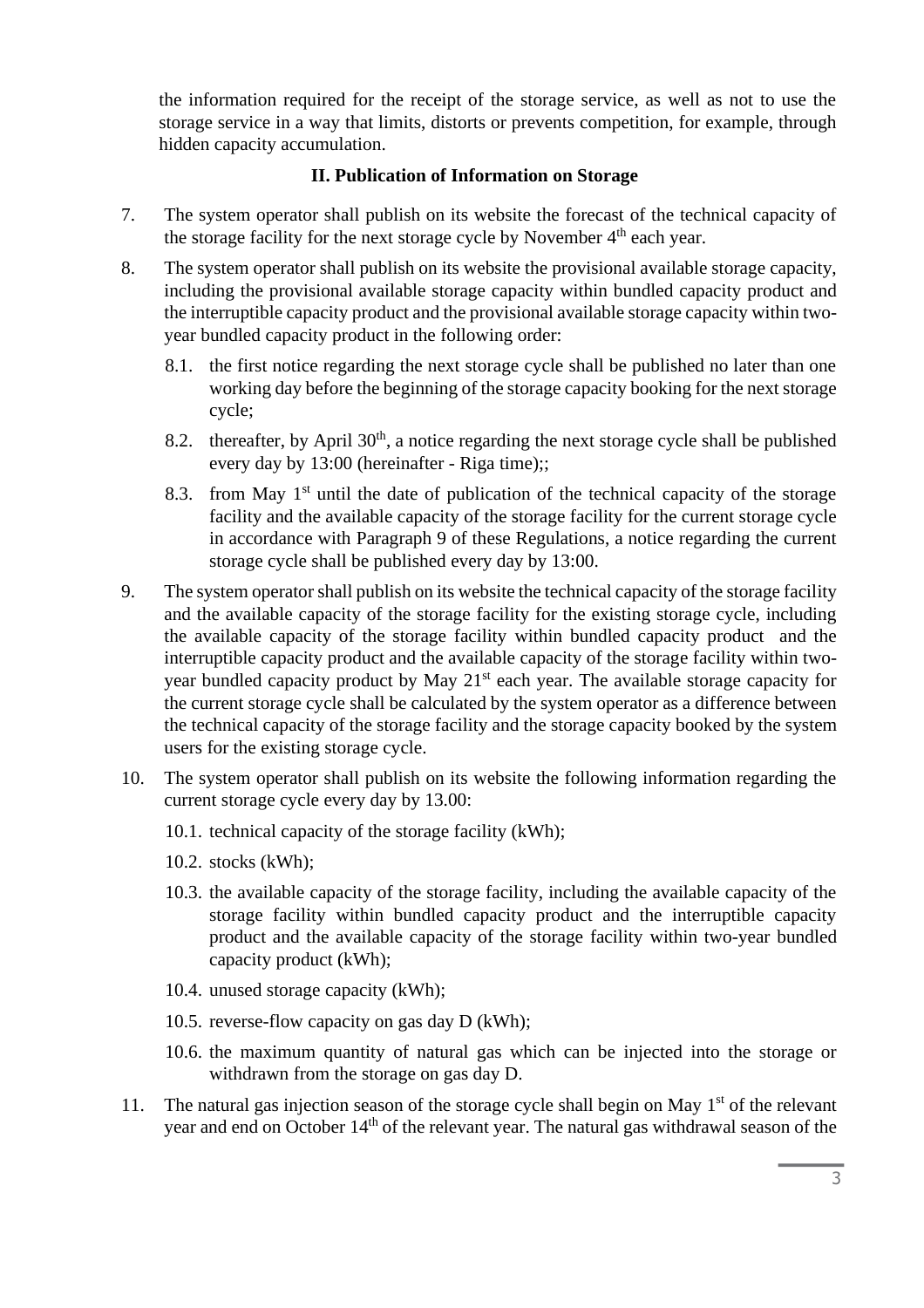storage cycle shall begin on October  $15<sup>th</sup>$  of the relevant year and end on April 30<sup>th</sup> of the following year.

### **III. Procedure for Conclusion of a Storage Service Contract**

- 12. The applicant shall submit to the system operator an application for acquiring the rights to use the storage facility (Annex 1). The applicant shall annex the following documents to the application:
	- 12.1. a document that proves that the applicant has registered for commercial activity pursuant to the national laws and regulations;
	- 12.2. a proof of representation, if the application is submitted by an authorised representative of the applicant;
	- 12.3. a document that has been issued no earlier than one month before the date of submission and proves that the applicant is not under insolvency proceedings, the applicant's economic activity is not suspended, and the applicant is not under liquidation;
	- 12.4. the annual report for the previous three years (or the actual operation period, taking into account the time of the establishment or beginning of operation of the applicant on which the annual report is to be submitted) or an equivalent document proving the applicant's economic and financial position under the laws and regulations of the relevant country;
	- 12.5. information on the identification code assigned to the applicant in accordance with the Energy Identification Code Scheme;
	- 12.6. information on the applicant's credit rating assigned by a commonly known credit agency or rating agency (not required if it is planned to provide a collateral in accordance with Chapter X of these Regulations).
- 13. If the information in the documents specified in Paragraph 12 of these Regulations is available in Latvian or English free of charge in an official gazette or a public register, the applicant is entitled to not submit the relevant documents, specifying in its application the website where the relevant information is available.
- 14. If along with an application for the right to use the storage facility the applicant submits an application for the right to use the natural gas transmission system (pursuant to the regulations on the use of the natural gas transmission system), the documents listed in Paragraph 12 of these Regulations are not required unless they differ for each application.
- 15. The system operator shall review the application and the attached documents thereto referred to in Paragraph 12 of these Regulations within five working days from the date of receipt and, if necessary, is entitled to request the applicant to submit the missing documents or additional information.
- 16. If the system operator has requested the applicant to submit additional information or documents, the applicant shall submit them within ten working days from the day of dispatch of the request. If the applicant fails to submit the additional information or documents within the given deadline, the applicant shall be deemed to have withdrawn its application.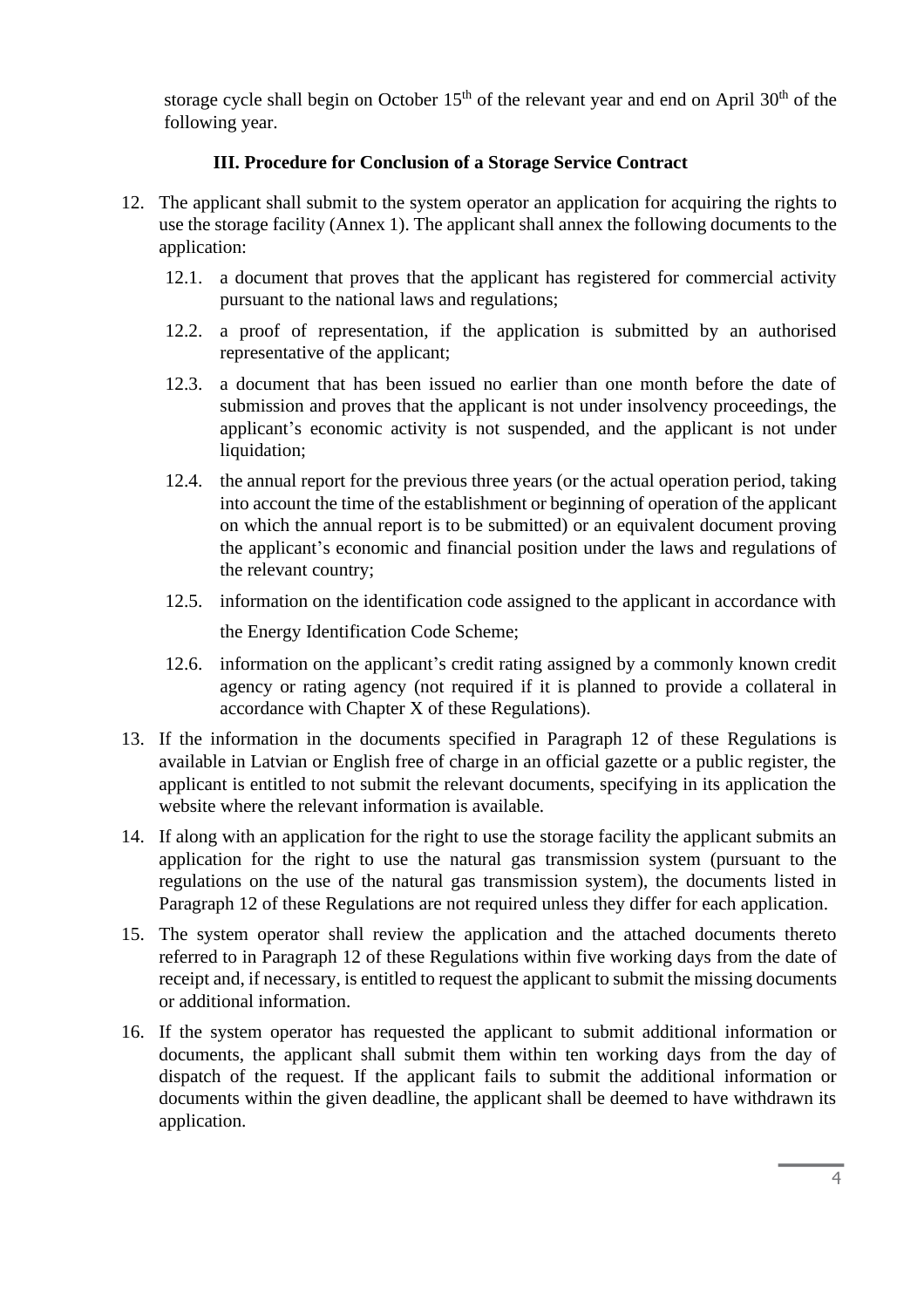- 17. The applicant may submit the documents and additional information referred to in Paragraphs 12 and 15 of these Regulations to the system operator electronically.
- 18. If the applicant has submitted all the documents and additional information referred to in Paragraphs 12 and 15 of these Regulations, the system operator shall within five working days from the day of receipt of all the documents and additional information prepare the natural gas storage service contract and send it to the applicant. The system operator shall publish a draft natural gas storage service contract on its website.
- 19. The applicant shall submit to the system operator a signed storage service contract in two copies within ten working days from the day of the dispatch of the storage service contract. If the applicant has not submitted to the system operator a signed storage service contract within ten working days from the day of the dispatch of the storage service contract, the applicant shall be deemed to have withdrawn its application.
- 20. The system operator shall sign the storage service contract within three working days after the receipt of the storage service contract signed by the applicant and send one copy to the applicant.
- 21. The system operator shall notify the applicant of the refusal to conclude the storage service contract by sending a notice to the e-mail address indicated in the application within one working day after the review of the application. The system operator shall send a motivated refusal to conclude the storage service contract in writing to the postal address indicated in the application within the deadline specified in the Law of Regulators of Public Utilities.

#### **IV. Procedure for the Booking of the Storage Capacity Product**

- 22. In order to ensure the booking of the storage capacity for the system users, the system operator shall, within the deadlines specified in Annex 2 to these Regulations, offer system users the capacity products specified in Annex 2 to these Regulations.
- 23. The system user shall book the capacity product in accordance with the booking method specified in Annex 2 to these Regulations.
- 24. If the storage capacity booking method specified in Annex 2 to these Regulations is an auction procedure:
	- 24.1. the system operator shall publish the storage capacity auction regulations, which has been agreed on with the Regulator, on its website not later than ten working days before the auction start time specified in the auction regulations;
	- 24.2. the system operator shall inform the system user regarding the amount of the storage capacity allocated within the relevant capacity product and the premium applicable thereto by sending an appropriate notification to the system user electronically next day after the end of the storage capacity auction procedure;
	- 24.3. upon the receipt of the capacity product allocation notification, the system user is obliged to pay the system operator for the allocated capacity product according to the procedure specified in these Regulations, the storage service contract and the auction regulations in accordance with storage service tariffs and the premium specified in the capacity product allocation notification.
- 25. If the storage capacity booking method specified in Annex 2 to these Regulations is a different procedure from the auction procedure: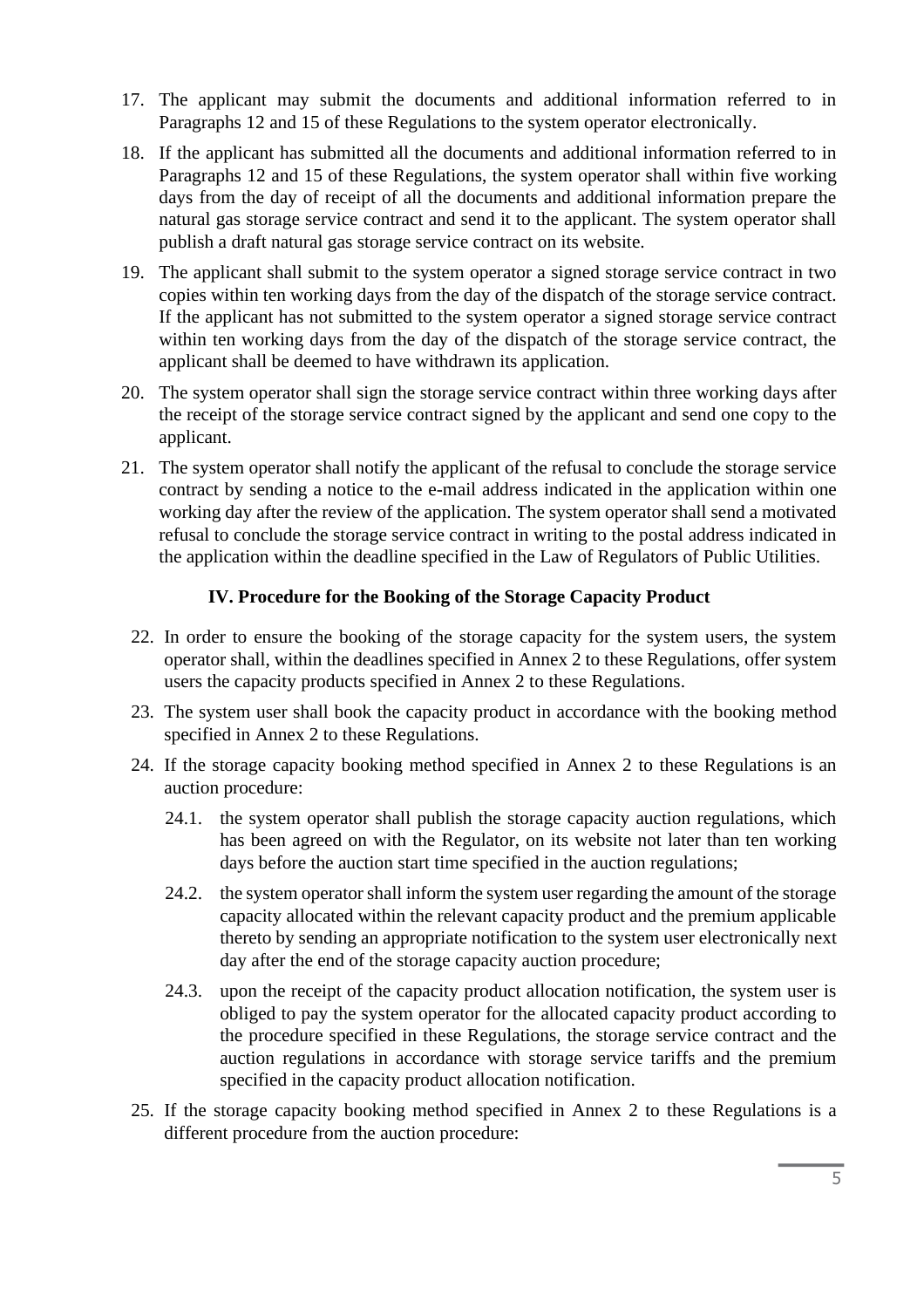- 25.1. the system operator shall inform the system user regarding the amount of the storage capacity allocated within the relevant capacity product not later than within one hour after the receipt of the trade notification or the deadline specified in Subparagraph 4.1 of Annex 2 to these Regulations by sending an appropriate notification to the system user electronically;
- 25.2. upon the receipt of the capacity product allocation notification, the system user is obliged to pay the system operator for the allocated capacity product according to the procedure specified in these Regulations and the storage service contract in accordance with the storage service tariffs.
- 26. After the allocation of the capacity product, the system operator shall not be obliged to cancel the storage capacity booking upon the request of the system user.
- 27. Upon the request of the system operator, the system user shall submit:

27.1 Within five working days the schedule of injection of the natural gas quantity indicating the estimated natural gas quantity to be injected in each gas month of the injection season - the average minimum and maximum natural gas injection quantity per gas day D or; the schedule of withdrawal of the natural gas quantity indicating the estimated natural gas quantity to be withdrawn in each gas month of the withdrawal season - the average minimum and maximum natural gas withdrawal quantity per gas day D;

27.2. A schedule for the injection of the amount of natural gas within 24 hours, indicating the estimated amount of natural gas to be injected in the next two weeks, the average minimum and maximum amount of natural gas injection per gas day D, or the natural gas withdrawal schedule, indicating the average minimum quantity of natural gas expected to be withdrawn in the next two weeks, and amount of natural gas withdrawal per gas dayD.

28. The system user's stocks at the end of the storage cycle shall be transferred to the next storage cycle in accordance with the stock transfer procedure for the relevant capacity product specified in Annex 2 to these Regulations.

### **V. Use of the Storage Capacity Product**

- 29. The system user shall use the capacity products booked according to the procedure specified in Chapter IV of these Regulations in accordance with the procedure for the use of the relevant capacity product specified in Annex 2 to these Regulations.
- 30. The system operator shall publish on its website a schedule of the quantity of natural gas available for injection into the storage and withdrawal from the storage for the current storage cycle and it shall be updated within one hour after the processing of trade notifications of new system users.
- 31. The system user which has booked a capacity product and wishes to inject a certain quantity of natural gas into the storage or withdraw it from the storage in the current storage cycle shall submit a trade notification to the system operator within the deadlines for the submission specified in the Regulations Regarding the Balancing of Natural Gas System Virtual trading point and in accordance with the standard communication protocol by indicating the appropriate capacity product code.
- 32. The system user may submit trade notifications for the injection of natural gas into the storage facility in the amount of unused storage capacity at the disposal of the system user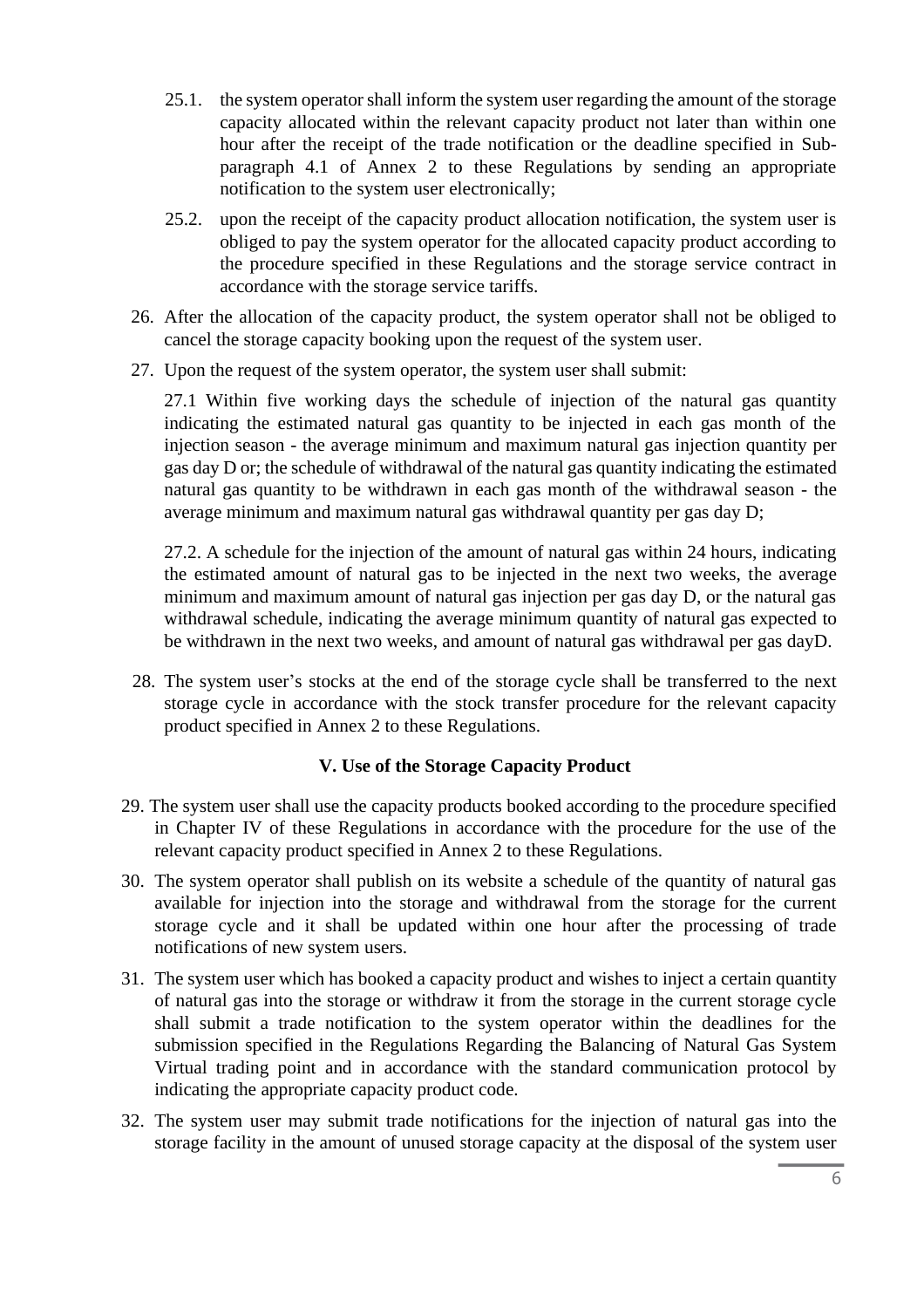and for the withdrawal of natural gas from the storage system in the quantity of the system user's stocks stored within the capacity product specified in the trade notification. If the quantity of natural gas specified in the system user's trade notification exceeds the unused storage capacity or the quantity of stocks at the disposal of the system user, the system operator shall apply the rule of the smallest quantity of natural gas.

- 33. The storage capacity indicated in the system user's trade notification for the injection of the quantity of natural gas or its withdrawal from the storage facility shall not be used for other activities specified in these Regulations until the execution of the trade notification. The quantity of natural gas specified in the system user's trade notification for the withdrawal of the quantity of natural gas from the storage facility shall not be used for other activities specified in these Regulations until the execution of the trade notification.
- 34. The system operator shall evaluate the received trade notifications in accordance with the schedule specified in Paragraph 30 of these Regulations, taking into account whether the capacity product is offered with firm or interruptible capacity in accordance with Annex 2 to these Regulations and the order of receipt of trade notifications.
- 35. After processing the trade notification submitted by the system user using the standard communication protocol, the system operator shall send a confirmation to the system user regarding the quantity of natural gas to be injected into the storage facility or withdrawn from the storage facility, but in case of congestion, if necessary, using the standard communication protocol, inform the system user of changes in the storage facility or the quantity of natural gas to be injected into or withdrawn from the storage facility.
- 36. The system user may correct the already approved quantity of natural gas to be injected into the storage facility or withdrawn from the storage facility for gas day D until 17:00 of the next day in the following cases:
	- 36.1. the system user performs the transportation of natural gas as a non-Union commodity, and the correction is necessary so that the quantity of natural gas injected into the storage facility or withdrawn from the storage facility corresponds to the quantity of natural gas transmitted as a non-Union commodity in the natural gas transmission system;
	- 36.2. if an adjustment is made to the allocation determined at the entry or exit point of the natural gas transmission system, except for the exit point for the supply of natural gas to users of Latvia. It is possible to correct the quantity of natural gas to be injected into or withdrawn from the storage facility in the amount by which the formation of an imbalance in the natural gas transmission system is prevented for the system user.
- 37. The system user shall allocate the stocks among the capacity products at the disposal of the system user in accordance with the stock transfer procedure specified in Annex 2 to these Regulations by submitting an application to the system operator regarding the application of the capacity product to the stocks in accordance with the application form published on the system operator's website. The system operator shall electronically inform the system user no later than by 17:00 of the gas day D+1 about the approved or rejected changes in the capacity products applied to the system user's stocks on the gas day D.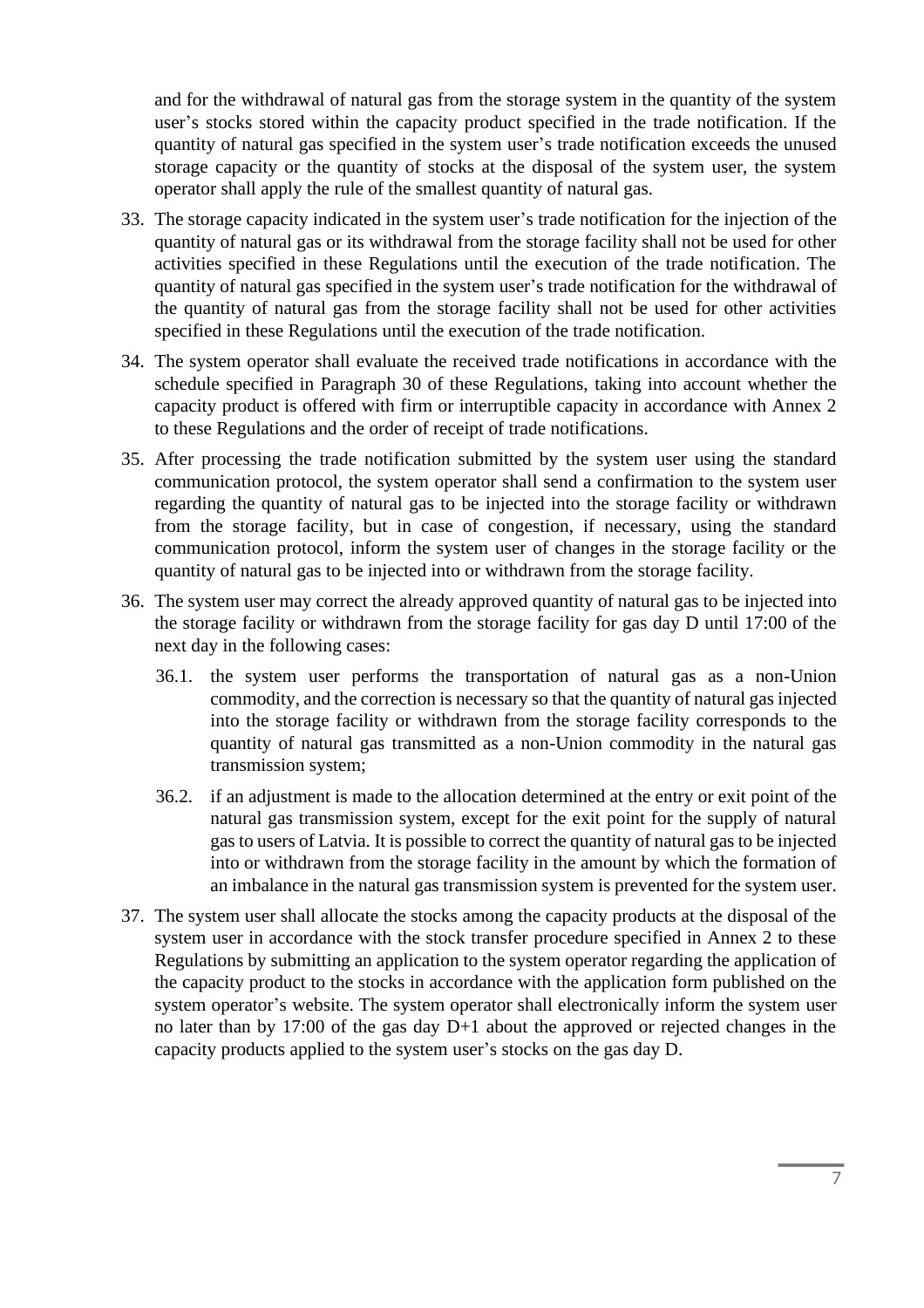#### **VI. Procedure for the Transfer of Natural Gas injected into the Storage Facility and the Capacity Product**

- 38. The system user, in agreement with another system user, is entitled to transfer its capacity product or natural gas injected into the storage facility to another system user. When transferring its natural gas injected into the storage facility, the system user shall comply with the procedure for the transfer of stocks stored within the relevant capacity product specified in Annex 2 to these Regulations.
- 39. The system user which transfers its capacity product or natural gas injected into the storage facility and the system user which receives the relevant capacity product or natural gas injected into the storage facility shall inform the system operator in accordance with the standard communication protocol by submitting the following information to the system operator:
	- 39.1. the type of the capacity product in accordance with Annex 2 to these Regulations;
	- 39.2. the quantity of the transferred natural gas (kWh) or the quantity of the transferred capacity product (kWh/storage cycle);
	- 39.3. the commencement of the use of the transferred natural gas or capacity product;
	- 39.4. Energy Identification Codes of both system users.
- 40. If the applications of the system users regarding the transfer of natural gas, which is a European Union commodity, injected into the storage facility, or the transfer of the capacity products booked by the system user are received by 15:00 (13:00 UTC during the winter period and 12:00 UTC during the summer period), the system operator shall confirm the transaction by 17:00 (15:00 UTC during the winter period and 14:00 UTC during the summer period) according to the standard communication protocol.
- 41. If the applications of the system users regarding the transfer of natural gas, which is a European Union commodity, injected into the storage facility, or the transfer of the capacity products booked by the system user are received after 15:00 (13:00 UTC during the winter period and 12:00 UTC during the summer period), the system operator shall confirm the transaction by 17:00 on the next day (15:00 UTC during the winter period and 14:00 UTC during the summer period) according to the standard communication protocol.
- 42. Natural gas or capacity product shall be available for use by the system user to whom they are transferred on the next day after receipt of the transaction confirmation of the system operator.
- 43. An application for the transfer of natural gas, which is not a commodity of the European Union, injected into the storage facility shall be submitted by the system users, which are parties to the transaction, to the system operator only for natural gas for which specific procedures have been completed in accordance to European Parliament and Council Regulation Nr. 952/2013 dated October 9, 2013 establishing the Union Customs Code.
- 44. Upon the transfer of its capacity product, the system user shall transfer the right to use the capacity product to the other system user. During the term of the use of the capacity product, the obligations towards the system operator, including the obligation to pay for the booked capacity product, shall be incumbent on the system user who originally booked the capacity product.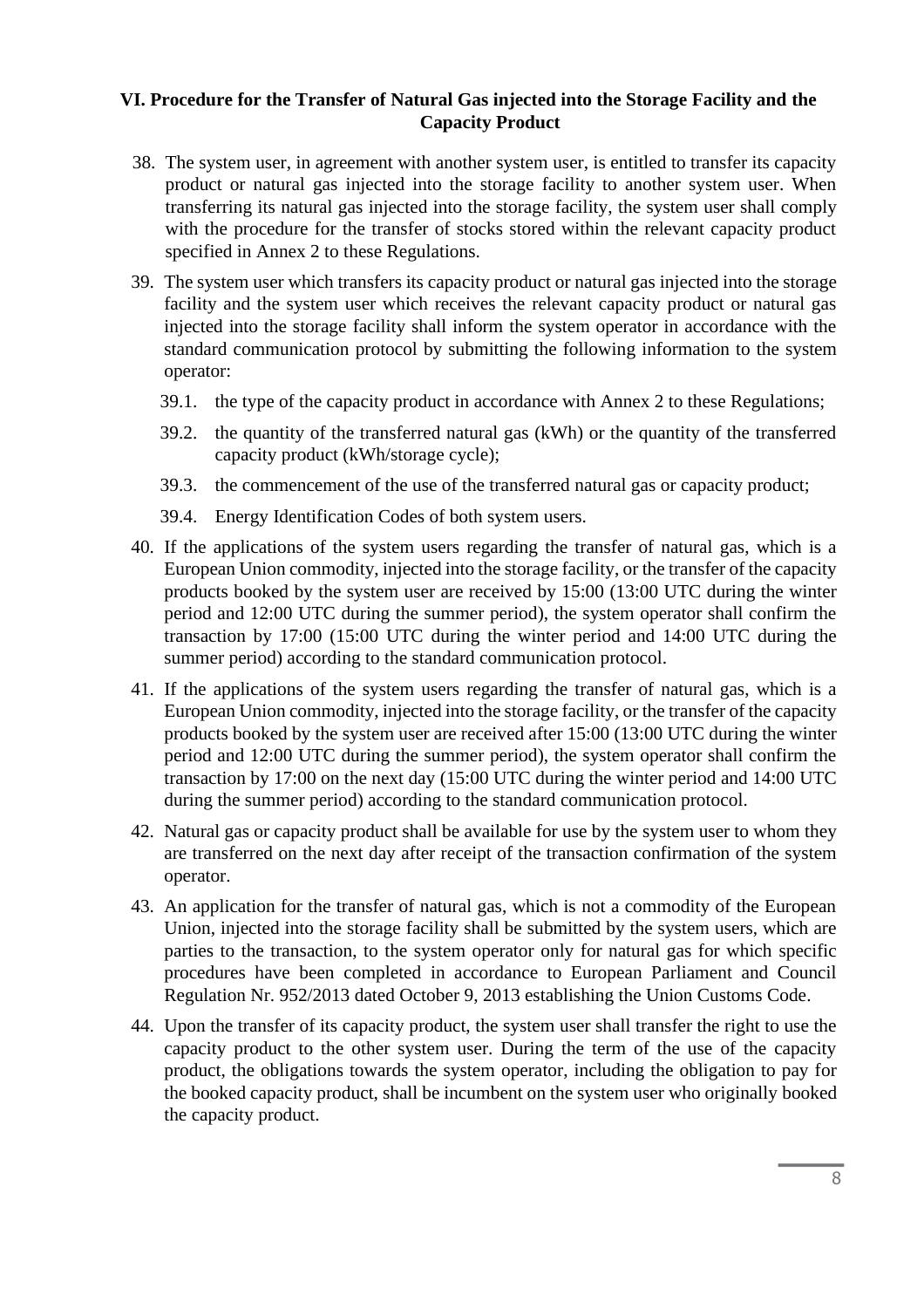- 45. As soon as the transaction is confirmed, the system user having received the relevant storage capacity or natural gas quantity shall become entitled to use it.
- 46. The system operator shall refuse to confirm the transfer of natural gas injected into the storage facility or capacity product to another system user if:
	- 46.1. information on the conclusion of the transaction is received only from one system user (one transaction party);
	- 46.2. the information submitted by the system users does not match or is incomplete;
	- 46.3. the transaction party receiving natural gas has not booked a capacity product in the appropriate quantity.
- 47. The system operator shall electronically notify both transaction parties of refusal to confirm the transaction within two hours after the receipt of the applications specified in Paragraphs 40 and 41 of these Regulations and within three days after the receipt of the applications specified in Paragraph 43 of these Regulations.

#### **VII. Procedure for the Determination of the Natural Gas Quantity**

- 48. The system operator shall determine the injected natural gas quantity, the withdrawn natural gas quantity and the stock quantity for the system user for each gas day D.
- 49. The natural gas quantity injected into the storage facility on a gas day D shall be determined by the following formula:

$$
Q_{\text{inj }D} = Q_{\text{alloc }D} - Q_{\text{fuel }D} ,
$$

where

 $Q_{\text{inj D}}$  – the natural gas quantity injected into the storage facility on the relevant gas day D (kWh);

 $Q<sub>alloc D</sub> - the natural gas quantity allocated to the system user for injection into the storage$ facility on the relevant gas day D (kWh);

 $Q_{fuel\,D}$  – the fuel gas quantity to ensure the process of injection of the system user's natural gas (kWh) on the relevant gas day D. If the system user's natural gas is injected using the virtual reverse-flow, the fuel gas quantity shall be zero.

- 50. The system user shall provide, at its own expense, the quantity of fuel gas necessary for the operation of natural gas pumping units in accordance with the fuel gas consumption coefficient specified by the system operator. The system operator shall publish on its website the fuel gas consumption coefficient and the methodology to determine the coefficient at least one month before the start of the injection season.
- 51. The quantity of natural gas withdrawn from the storage facility on gas day D shall be equal to the quantity of natural gas allocated to the system user for withdrawal from the storage facility on the relevant gas day D.
- 52. The system user's stock quantity on gas day D shall be determined by the following formula:

$$
Q_{\text{stock D}} = Q_{\text{stock D-1}} + Q_{\text{inj D}} - Q_{\text{with D}}
$$

where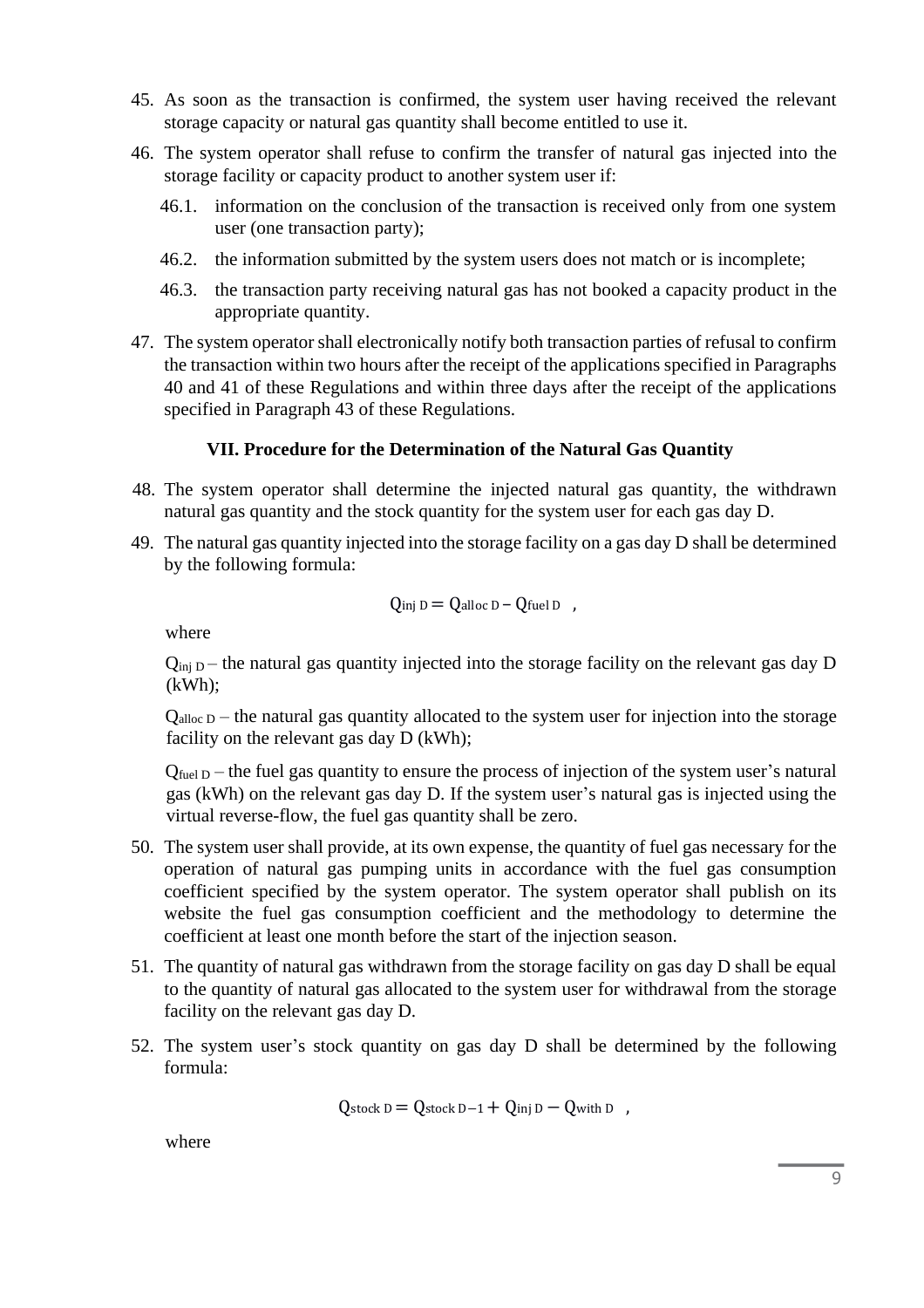$Q_{stock\ D}$  – the system user's stock quantity on gas day  $D$  (kWh);

 $Q_{\text{stock D-1}}$  – the system user's stock quantity on gas day D-1 (kWh);

 $Q_{\text{with }D}$  – the natural gas quantity withdrawn from the storage facility by the system user on gas day D (kWh).

- 53. Every day by 14:00 (12:00 UTC during the winter period and 11:00 UTC during the summer period) the system operator, using a standard communication protocol, shall inform the system user of the natural gas quantity injected into the storage, withdrawn from the storage, transferred to another system user or received from another system user on gas day D-1, and of the stock quantity at the beginning of the gas day.
- 54. Within 14 days after the end of the injection season, the system operator shall determine the actual fuel gas consumption for the provision of the natural gas injection process.
- 55. If the amount of fuel gas consumed by the system operator to ensure the natural gas injection process is less than the quantity received from the system user during the injection season, the system operator shall return the unused fuel gas to the system user in proportion to the quantity actually injected during the injection season.
- 56. If the system user does not have bundled capacity product, two year bundled capacity product or interruptible capacity product in the appropriate amount when the system operator returns the unused fuel gas to the system user, the system operator shall store this quantity of fuel gas free of charge until the system user has sufficient storage capacity to inject this quantity of fuel gas. The system user shall specify the storage capacity product at its disposal within which unused fuel gas is to be injected.
- 57. If the quantity of fuel gas consumed by the system operator during the injection season is greater than the quantity of fuel gas delivered by the system users during the injection season, no additional settlements shall be made between the system users and the system operator.

### **VIII. Congestion Management of the Storage Facility**

58. If the system operator detects a physical capacity congestion by 15:00 on the gas day D-1:

58.1 during the withdrawal of natural gas from the storage facility, the system operator shall, within the framework of congestion management, allocate the natural gas withdrawal capacity among the system users by prioritising the bundled capacity product and the two-year bundled capacity product and in proportion to their booked storage capacity, first providing the system user which supplies natural gas to protected customers and only in the amount natural gas to be provided to protected customers;

58.2 during the natural gas injection into the storage facility, the system operator shall, within the framework of congestion management, allocate the natural gas injection capacity among the system users by prioritising the bundled capacity product and the two-year bundled capacity product within the available capacity and in proportion to their booked unused storage capacity.

59. If the system operator detects a physical capacity congestion after 15:00 on the gas day D1:

59.1. during the withdrawal of natural gas from the storage facility, the system operator shall, within the framework of congestion management, allocate the natural gas withdrawal capacity among the system users in the order of receipt of trade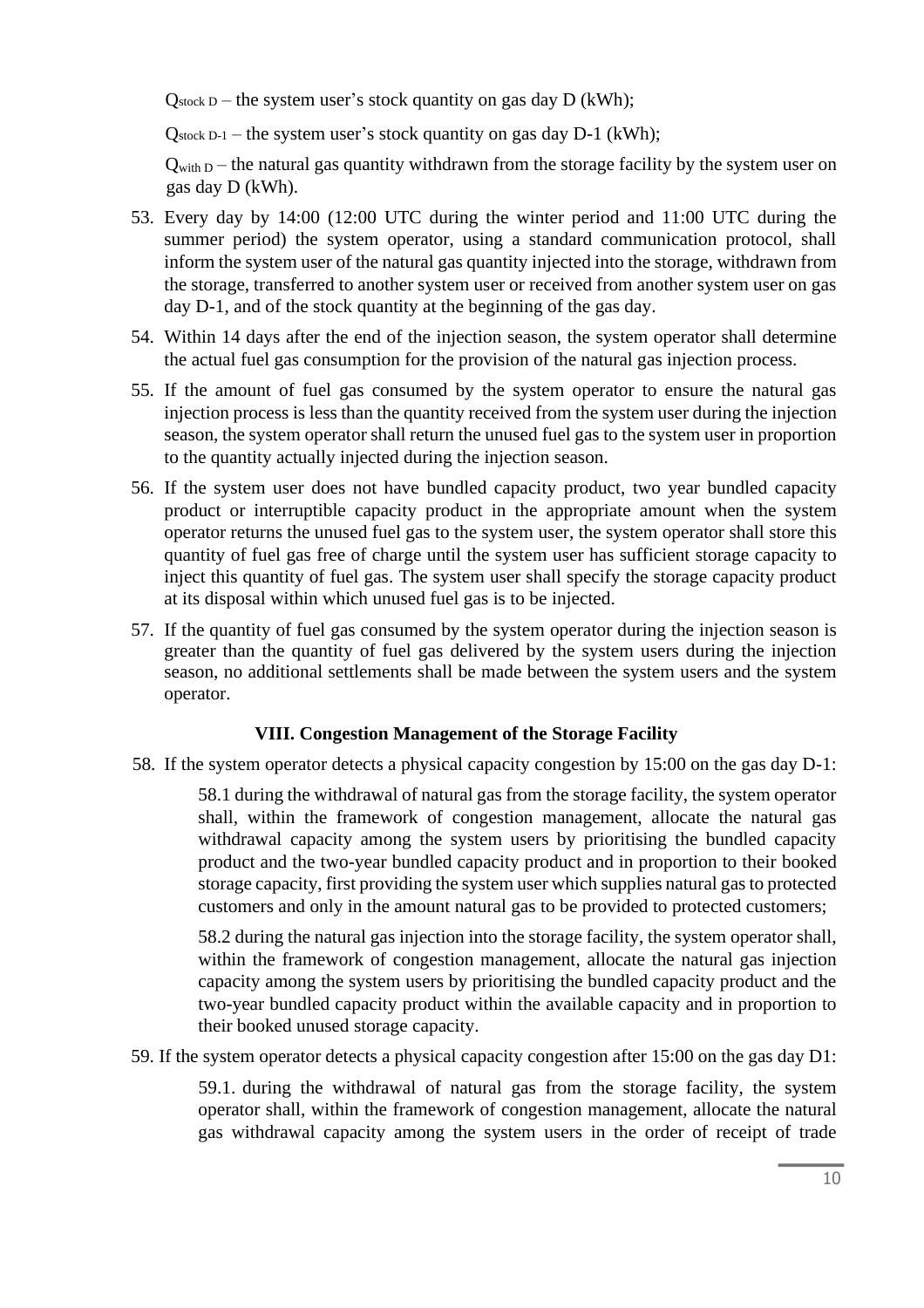notifications and by prioritising the bundled capacity product and the two-year bundled capacity product indicated in the trade notification, first providing the system user which supplies natural gas to protected customers and only in the amount of natural gas to be provided to protected customers;

59.2. during the natural gas injection into the storage facility, the system operator shall, within the framework of the capacity and congestion management available for injection of the natural gas for storage, allocate the natural gas injection capacity among the system users in the order of receipt of trade notifications by prioritising the bundled capacity product and the two-year bundled capacity product.

#### **IX. Interruption or Restriction of the Storage Service**

60. The system operator has the right restrict or interrupt the injection of natural gas into the storage facility or withdrawal from the storage facility without a prior warning to the system users in the following cases:

> 60.1 there is damage in the natural gas transmission system or in the storage facility that may cause an accident or emergency situation, or an accident has occurred or an emergency situation has developed;

60.2 an energy crisis has been declared in accordance with the Energy Law;

60.3 there are deviations from the normal operating mode in the natural gas transmission system or the physio-chemical properties of the natural gas do not comply with the natural gas quality characteristics specified by the Cabinet of Ministers and the system operator has requested to stop the natural gas injection into the storage facility or withdrawal from the storage facility;

60.4 the pressure of the natural gas flow does not correspond to the pressure necessary for the provision of the storage service;

60.5 it is necessary to perform urgent repair work in order to eliminate damage or consequences of an accident or to prevent an emergency situation in the natural gas transmission system or storage facility;

60.6 it is necessary to perform technical maintenance, repair, connection, disconnection or dismantling measures, and such work cannot be performed without restricting or interrupting the injection of natural gas into the storage facility or the withdrawal from the storage facility.

- 61. In the cases specified in Paragraph 60 of these Regulations, the system operator shall immediately, as soon as possible, but not later than within 24 hours, publish a notice and indicate the publishing time thereof on the system operator's website regarding the reasons for the interruption or restriction of natural gas injection into the storage facility or withdrawal from the storage facility and the estimated time for the renewal of natural gas injection into the storage facility or withdrawal from the storage facility, at the same time sending an appropriate electronic notification to the system users and the Regulator.
- 62. The system operator may, in compliance with the provisions of this Chapter, reduce the quantity of natural gas injected into and withdrawn from the storage facility for a period of maintenance, service and renovation works at the storage facility (hereinafter – maintenance works). The system operator shall carry out the maintenance works so as to minimise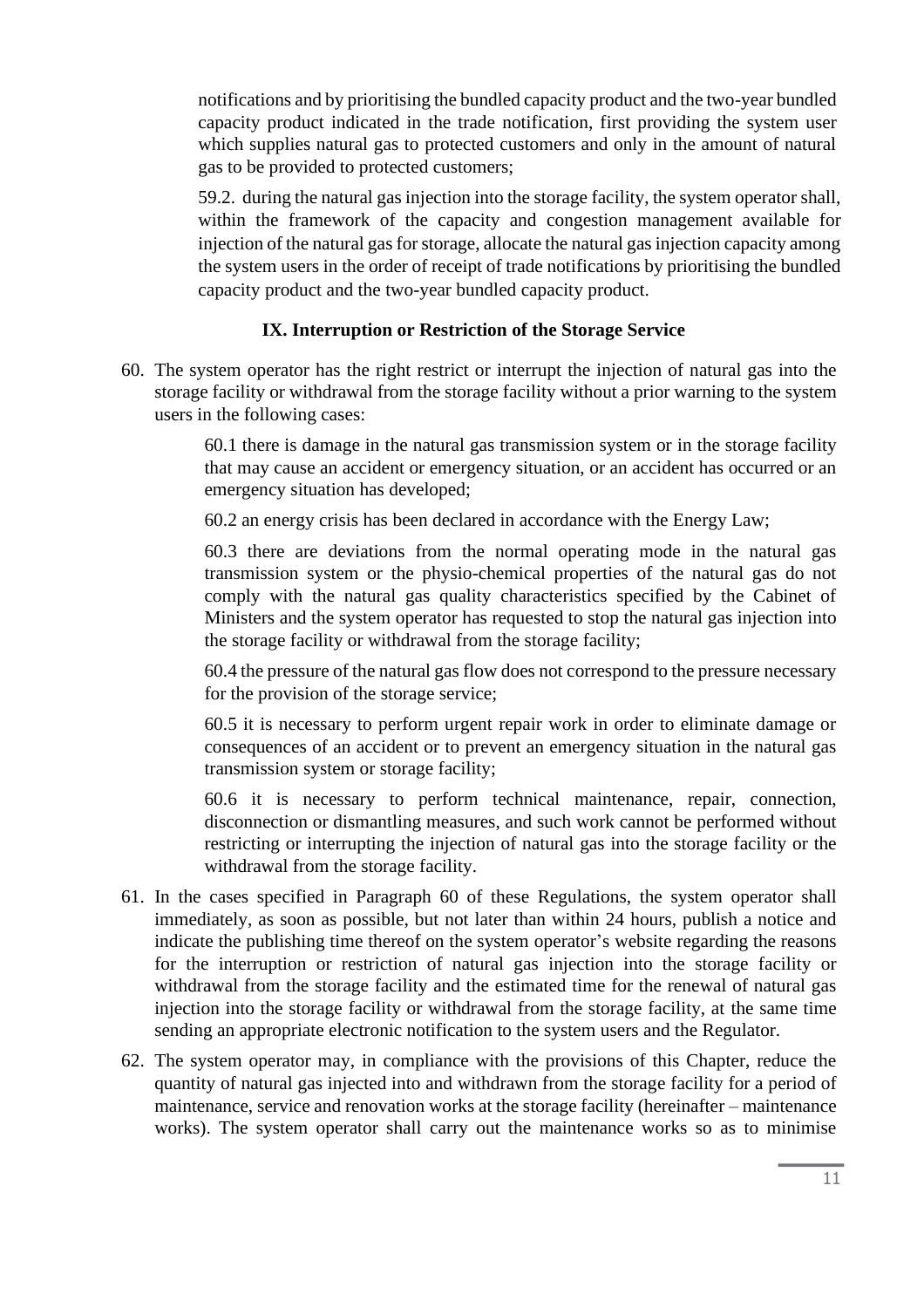restrictions to the use of the storage facility and reduction of the natural gas injection and withdrawal capacity.

- 63. Every year, no later than by September  $1<sup>st</sup>$  the system operator shall publish on its website information on the planned maintenance works, their description, possible duration and changes in the natural gas quantity that may be injected into or withdrawn from the storage facility for the period from October  $1<sup>st</sup>$  of the relevant year up to September  $30<sup>th</sup>$  of the next year. The system operator shall update the published information depending on the course of the maintenance works.
- 64. If the maintenance works affect the amount of natural gas that can be injected into the storage or withdrawn from the storage, the system operator shall inform the system users not later than 42 days before the planned maintenance works, electronically sending information to the system users on the amount, duration and changes in the quantity of natural gas; which can be injected in the storage facility or withdrawn from the storage facility.
- 65. Regarding the performance of unscheduled maintenance works that may affect the capacity of natural gas injection into the storage facility and withdrawal from the storage facility, the system operator shall inform the system users and the Regulator electronically as soon as possible, but not later than by 18:00 (16:00 UTC during the winter period and 15:00 UTC during the summer period) of the previous day before performing the unscheduled maintenance works, also indicating the quantity of natural gas available for injection into the storage facility and withdrawal from the storage facility on that gas day.
- 66. During the injection season specified in Paragraph 11 of these Regulations, the system operator may make a transition from the injection mode to the withdrawal mode due to unplanned repairs to the natural gas transmission system or the adjacent natural gas transmission system. The system operator shall publish the relevant notice on its website immediately, but not later than 24 hours before the change of the operating mode of the storage facility, indicating the time of publication, at the same time informing the system users and the Regulator about the change of the operating mode of the storage facility.
- 67. The system operator shall not indemnify the system user for losses incurred in cases specified in Paragraphs 60 and 62 of these Regulations, as well as when the planned maintenance works are performed within deadlines published in accordance with Paragraphs 64 and 65 of these Regulations.

#### **X. Collateral for the fulfilment of obligations**

- 68. The system operator shall evaluate the information specified in Sub-paragraph 12.6 of these Regulations in order to determine the necessity to request the applicant to submit a collateral for the fulfilment of obligations (a security deposit, a guarantee of the financial service provider or related merchant which meets the criteria specified in Paragraph 71 of these Regulations) before concluding a storage service contract or during its duration.
- 69. After the first full calendar year from the conclusion of the storage service contract until May  $1<sup>st</sup>$  and October  $15<sup>th</sup>$  of the relevant year, the system user shall submit to the system operator updated information regarding the credit rating of the system user. The system user is obliged to immediately inform the system operator about any changes in the system user's credit rating. The system operator is entitled to request the system user to submit updated information on the system user's credit rating.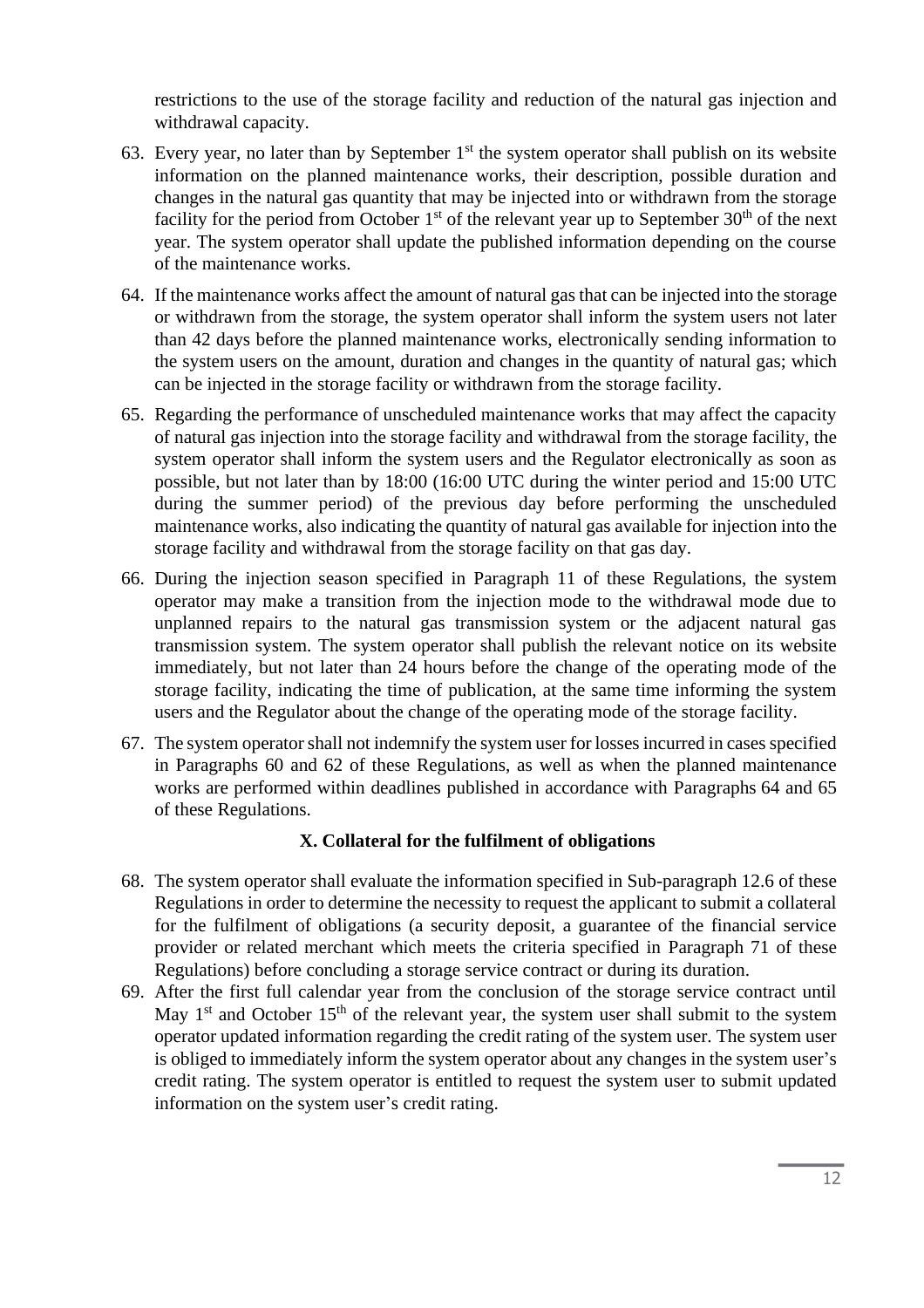- 70. During the conclusion of a storage service contract or its duration, the system operator is entitled to request the system user to submit a collateral for the fulfilment of obligations (a security deposit, a guarantee of the financial service provider or related merchant which meets the criteria specified in Paragraph 71 of these Regulations) to cover claims arising from the storage service contract if:
	- 70.1. the system operator has grounds to believe that the system user is unable or will not be able to fully or partially cover the obligations arising from the storage service contract;
	- 70.2. the system user is under insolvency or liquidation proceedings;
	- 70.3. the system user does not have an appropriate credit rating pursuant to the criteria set out in Paragraph 71 of these Regulations;
	- 70.4. the system user has twice within twelve months delayed the payments specified in the storage service contract.
- 71. The system user's credit rating shall be deemed appropriate if it complies with at least one of the following criteria:
	- 71.1. a long-term rating of BBB- or higher under Standard & Poor's;
	- 71.2. a long-term rating of BBB- or higher under Fitch Ratings;
	- 71.3. a long-term rating of Baa3 or higher under Moody's;
	- 71.4. equivalent rating mentioned in sub-points 1-3 in this chapter of another commonly known credit agency or rating agency and the amount of credit specified in the rating statement issued to the system user, shall correspond to or exceed the amount of the collateral specified in Paragraph 76 of these Regulations.
- 72. If the system user or related merchant does not agree with the system operator's finding regarding non-compliance of the credit rating of the system user or related merchant, the system user or related merchant may submit appropriate evidence within five working days to objectively assess the creditworthiness of the system user. The system user may choose one or more types of the collateral for the fulfilment of obligations (a security deposit, a guarantee of the financial service provider or related merchant which meets the criteria specified in Paragraph 71 of these Regulations).
- 73. The system user shall submit the collateral to the system operator within seven working days from the day of receipt of the system operator's request.
- 74. The system operator shall recognize a guarantee as an adequate collateral for the fulfilment of obligations if it complies with the following conditions:
	- 74.1. the guarantee has been issued by a financial service provider with a long-term foreign currency credit rating of at least Baa1 according to Moodys's or BBB + according to Standard & Poor's or BBB + according to Fitch Ratings. Where a financial service provider or group of financial service providers has been assigned a long-term borrowing rating by at least one credit rating agency referred to in this Paragraph, the guarantee issued by such financial service provider or group thereof shall be deemed to be appropriate;
	- 74.2. the guarantee has been issued by a related merchant whose credit rating complies with Paragraph 71 of these Regulations;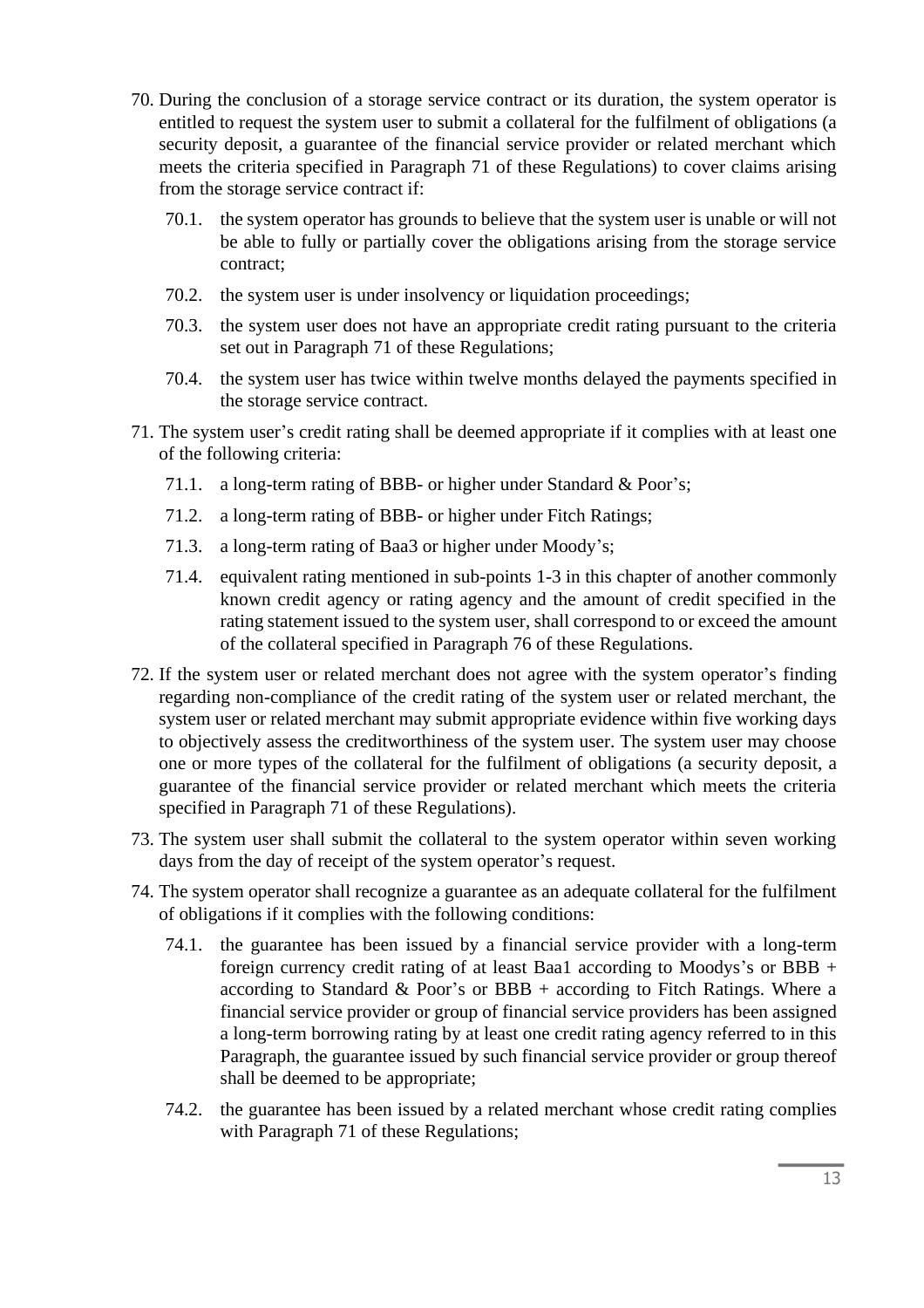- 74.3. it is an irrevocable first demand guarantee.
- 75. The collateral for the fulfilment of obligations shall be valid for the entire term of the storage service contract if the system operator has requested a collateral from the system user. The system operator shall send a warning to the system user regarding the limitation or interruption of the storage service - withdrawal or injection of natural gas from or to the storage or the transfer of the natural gas stored in the storage or transfer of capacity product, in case the collateral amount is used in amount to the extent specified in Paragraph 76 of these Regulations for covering liability resulting from the storage service contract. If the system user does not renew the performance security within the period specified in the warning, which is not less than ten working days, the system operator shall limit or suspend the injection of natural gas into storage, withdrawal from storage or transfer of the natural gas placed in storage or capacity product. The amount of the collateral shall be determined and applied by the system operator in the amount of a two-month fee per storage cycle for the capacity products booked by the system user in each storage cycle.
- 76. The amount of collateral for the fulfilment of obligations shall be determined and applied by system operator in the amount of two months charge for storage cycle for the capacity products reserved by the system user in the each storage cycle.
- 77. If the system user's obligations under the storage service contract exceed the amount for which the collateral has been submitted, the system operator has the right to request the system user to increase the amount of the collateral and submit collateral that complies with the conditions of Paragraph 76 of these Regulations to the system operator within seven days.
- 78. Upon the termination of the storage service contract, the system operator shall refund the amount of the collateral, which has not been used to cover the system user's outstanding obligations, to the system user within five working days or return the submitted original of the guarantee to the financial service provider or related merchant whose credit rating complies with Paragraph 71 of these Regulations.

### **XI. Final Provisions**

- 79. The system operator shall evaluate the applications for the acquisition of the rights to use the storage facility, which have been submitted to the system operator before the date of entry into force of these Regulations, and conclude a storage service contract in accordance with these Regulations.
- 80. For a system user which has a storage service contract in force on the date of entry into force of these Regulations, the contract shall be in force in so far as it does not contradict these Regulations. If the terms of a storage service contract concluded before the date of entry into force of these Regulations contradict these Regulations, these Regulations shall apply.
- 81. At the end of the 2020/2021 storage cycle of the system user within the capacity product, the period of use of which expires, the existing stocks shall be transferred to the next storage cycle as follows:
	- 81.1. regarding the stocks at the end of the storage cycle not exceeding 5% of the total booked capacity within the bundled capacity product and the two-year bundled capacity product, the system user shall be deemed to have booked bundled capacity product for the next storage cycle in the relevant stock quantity to be settled with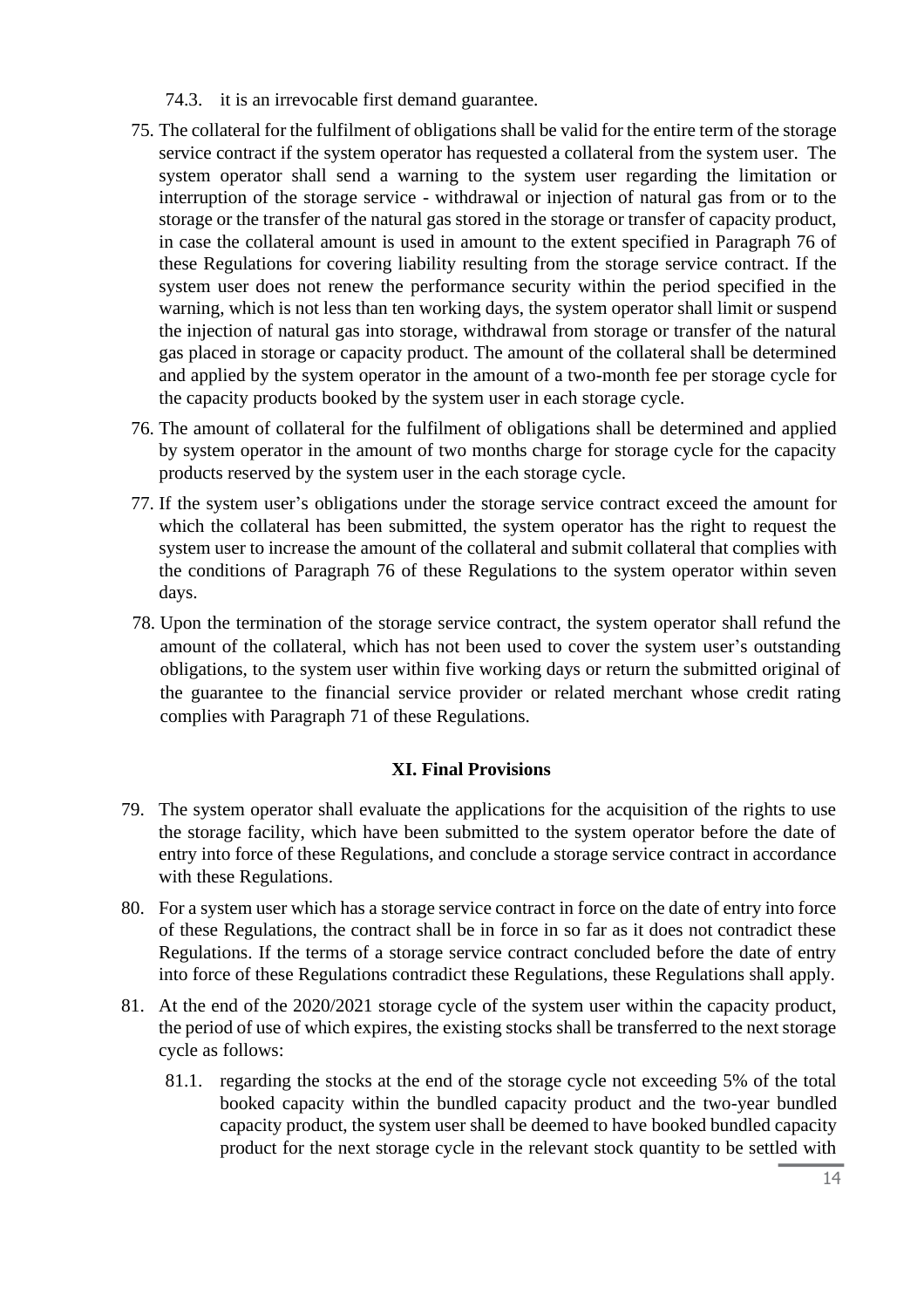the system operator in accordance with the tariff for the relevant capacity product set for the next storage cycle;

- 81.2. regarding the stocks at the end of the storage cycle not exceeding 5% of the total booked capacity within the market product, the system user shall be deemed to have booked the interruptible capacity product for the next storage cycle in the relevant stock quantity to be settled with the system operator in accordance with the tariff for the interruptible capacity product set for the next storage cycle;
- 81.3. regarding the stocks at the end of the storage cycle exceeding 5% of the total booked capacity within the relevant capacity product, the system user shall be deemed to have booked the stock transfer product for the next storage cycle in the relevant stock quantity to be settled with the system operator in accordance with the tariff for stock transfer product set for the next storage cycle.
- 82. The system operator and system users shall, by April  $30<sup>th</sup>$  2021, for storage capacity products booked and the amount of natural gas injected in storage during the 2020/2021 year storage cycle, use of capacity products, transfer of natural gas and capacity products in storage and physical congestion management of capacity shall be carried out in accordance with the Public Utilities Commission Decision No. 1/10 of March 28<sup>th</sup> 2018, Regulations for the Use of Inčukalns Underground Gas Storage.
- 83. Decision No. 1/10 of the Public Utilities Commission of March 28<sup>th</sup> 2018 "Regulations Regarding the Use of the Inčukalns Underground Gas Storage Facility" (*Latvijas Vēstnesis*, 2018, No. 105) is repealed.
- 84. The Regulations shall enter into force on next day after publication in official gazette *Latvijas Vēstnesis*. The requirements stipulated in Chapters V, VI and VIII of these Regulations shall apply from May  $1<sup>st</sup> 2021$ .

Chairman of the Public Utilities Commission Council *R. Irklis*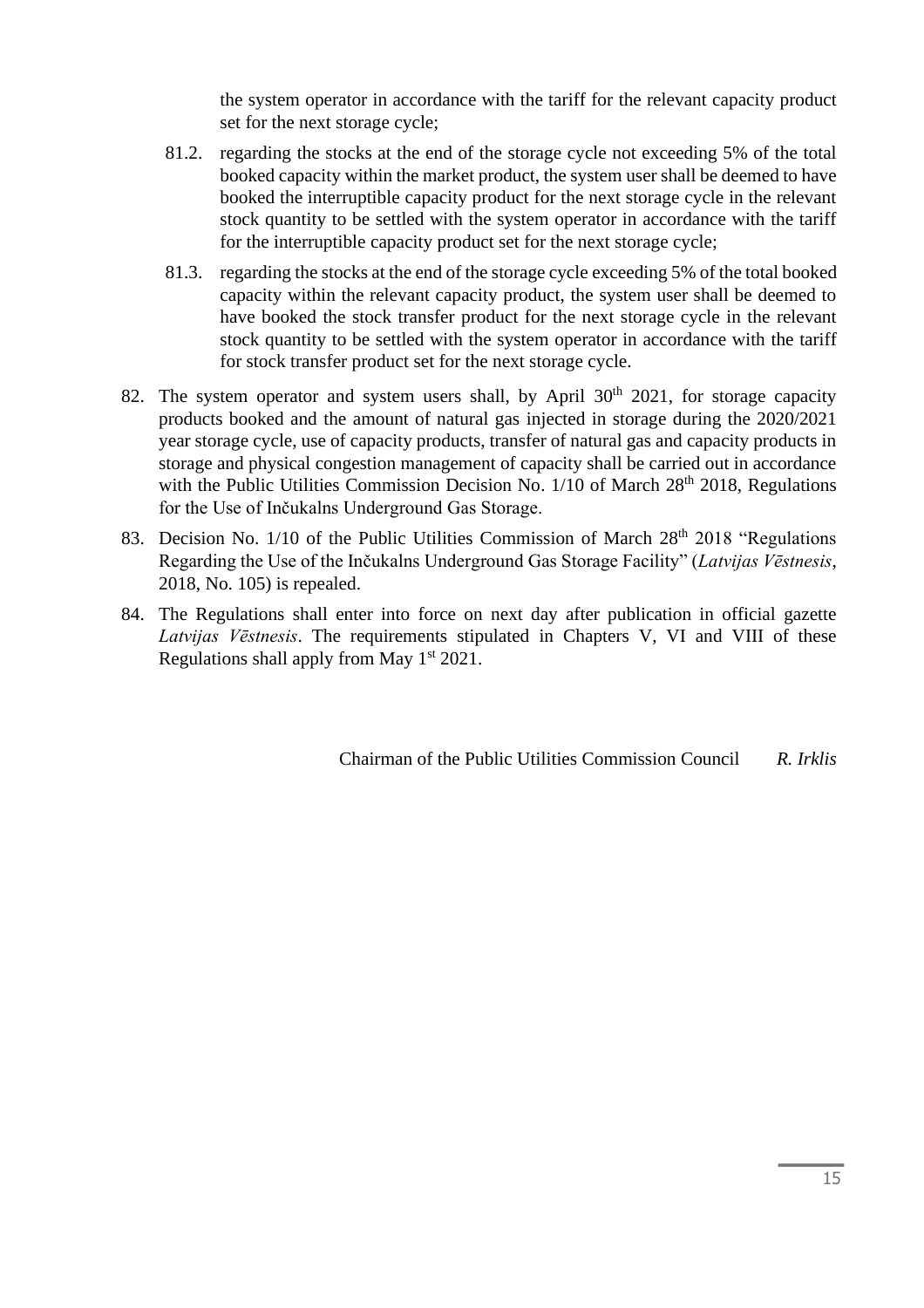Annex 1 to the Public Utilities Commission's Decision No 1/14 of October 1<sup>st</sup> 2020

| $\frac{1}{\sqrt{2}}$ , 20 |                                |                                                                                  |
|---------------------------|--------------------------------|----------------------------------------------------------------------------------|
|                           |                                |                                                                                  |
|                           |                                | Addressee: ________________________________, unified registration No __________, |
|                           | /name of the storage operator/ |                                                                                  |
|                           | <i>Inamel</i>                  |                                                                                  |
|                           | $EIC^*$                        |                                                                                  |
|                           | Legal addres:<br>Phone number: |                                                                                  |
|                           | E-mail address:                |                                                                                  |
|                           | Fax number:                    |                                                                                  |
|                           | Bank details:                  |                                                                                  |
|                           | VAT registration<br>number:    |                                                                                  |
| Note                      |                                |                                                                                  |

**Application for the Right to Use the Inčukalns Underground Gas Storage Facility** 

\* To be specified if the applicant has been given an EIC.

I hereby request the right to use the Inčukalns Underground Gas Storage Facility and to conclude a storage service contract under the Regulations Regarding the Use of the Inčukalns Underground Gas Storage Facility (hereinafter – the Regulations Regarding the Use of the Storage).

### **Information about the representative**

| Name, surname | Position | Phone, e-mail address, |
|---------------|----------|------------------------|
|               |          | tax                    |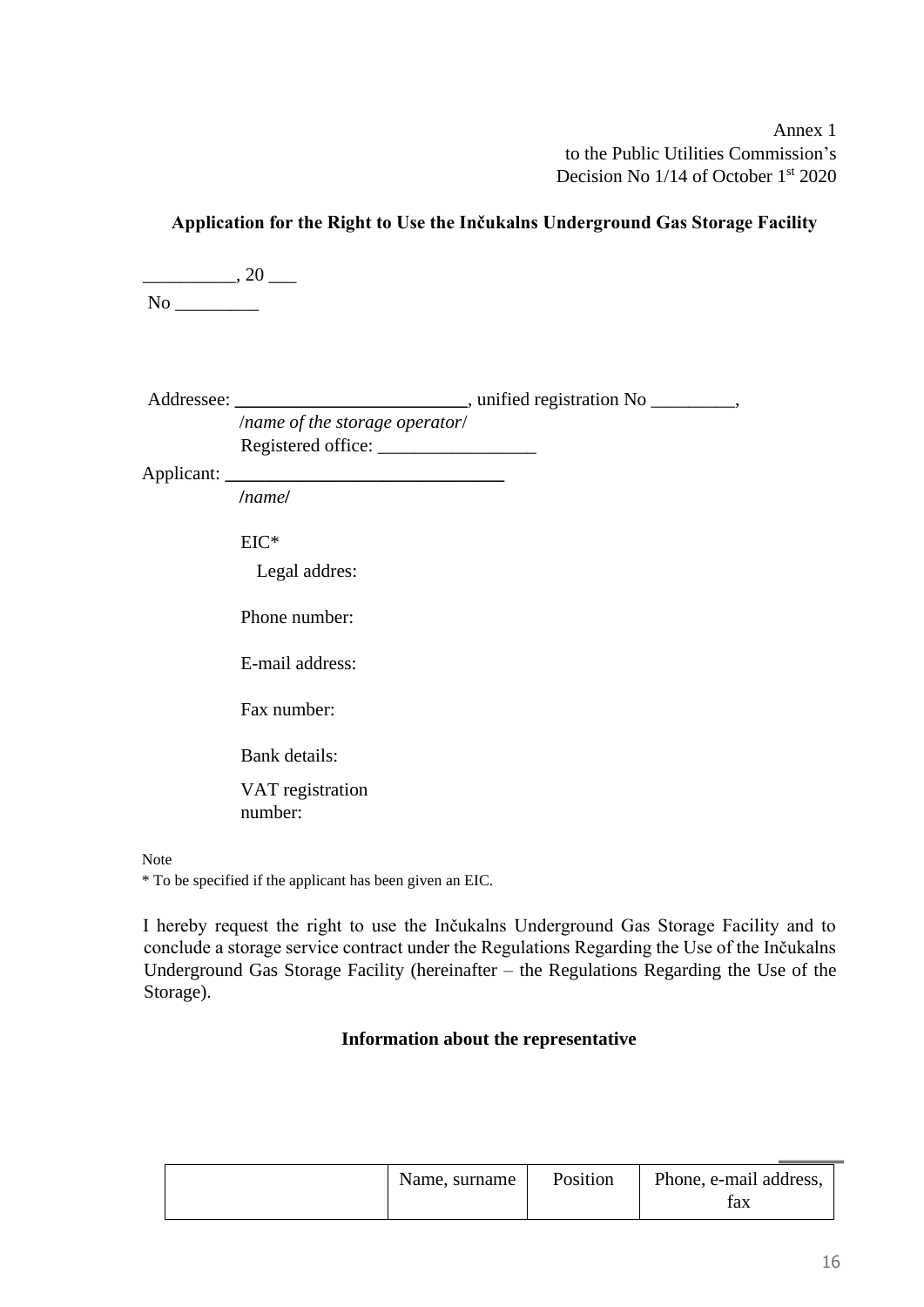| The person authorised to    |  |  |
|-----------------------------|--|--|
| represent the applicant and |  |  |
| to conclude a storage       |  |  |
| service contract            |  |  |

|                                                                                                              | Phone | E-mail |
|--------------------------------------------------------------------------------------------------------------|-------|--------|
| Contact details which the storage<br>operator may use at any time for<br>communication with the storage user |       |        |

### **Annexed documents**

- 1.  $\Box$  A document that proves that the applicant has registered for commercial activity pursuant to the laws and regulations of the relevant country.  $*\frac{1}{\sqrt{2}}$
- 2.  $\Box$  A proof of representation if the application is signed by a person who is not a member of the applicant's administrative body.  $*\frac{1}{\sqrt{2}}$
- $3. \Box$  A document that proves that the applicant is not under insolvency proceedings, the applicant's economic activity has not been suspended, and the applicant is not under liquidation.  $*\frac{1}{\sqrt{2}}$
- 4.  $\Box$  The annual report for the previous three years (or the actual operation period, taking into account the time of establishment or beginning of operation of the applicant on which the annual report is to be submitted) or an equivalent document proving the applicant's economic and financial position in accordance with the regulatory acts of the relevant country.
- $5. \Box$  Information about the applicant's credit rating granted by a well-known credit agency or rating agency.

 $*\frac{1}{\sqrt{2}}$ 

 $*_{\begin{array}{l} - \end{array}}$ 

(please mark with "*x*" as appropriate)

The applicant confirms that they have has familiarized themselves with the Regulations Regarding the Use of the Inčukalns Underground Gas Storage Facility.

The applicant confirms that they undertake to submit collateral (a security deposit or a guarantee by a financial service provider) at the storage operator's request.

#### **Contact details of the person submitting the application**

<sup>\*</sup> If the document is available in an official publication or a public register of the country, the website shall be specified.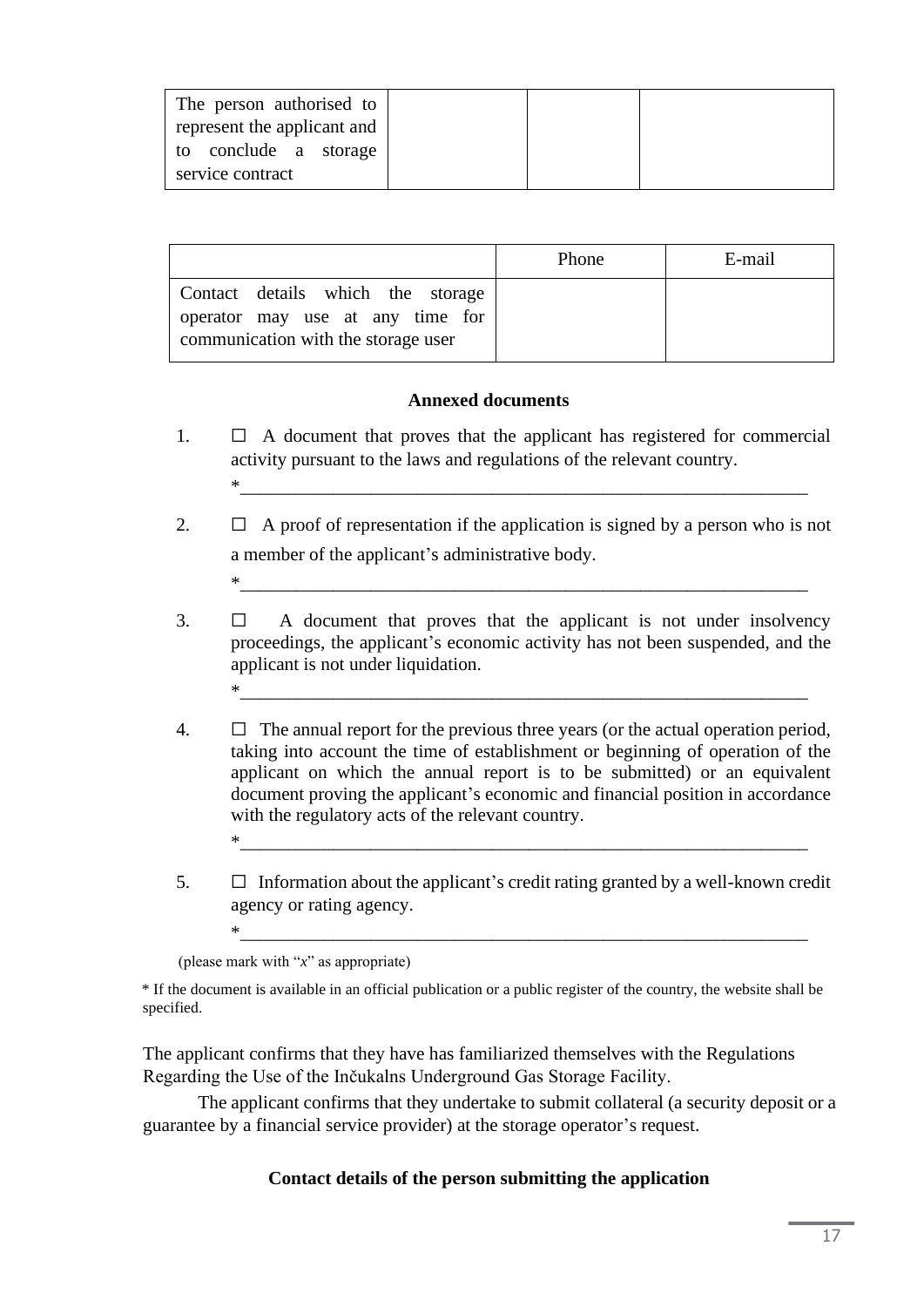| (name, surname)                                                      | (signature) | (position) | (phone, e-mail, fax) |
|----------------------------------------------------------------------|-------------|------------|----------------------|
| Receipt of the application (to be completed by the storage operator) |             |            |                      |
| Registration number                                                  |             |            |                      |
| Registration date                                                    |             |            |                      |
|                                                                      |             |            |                      |
| Chairman of the Public Utilities Commission Council                  |             | R Irklis   |                      |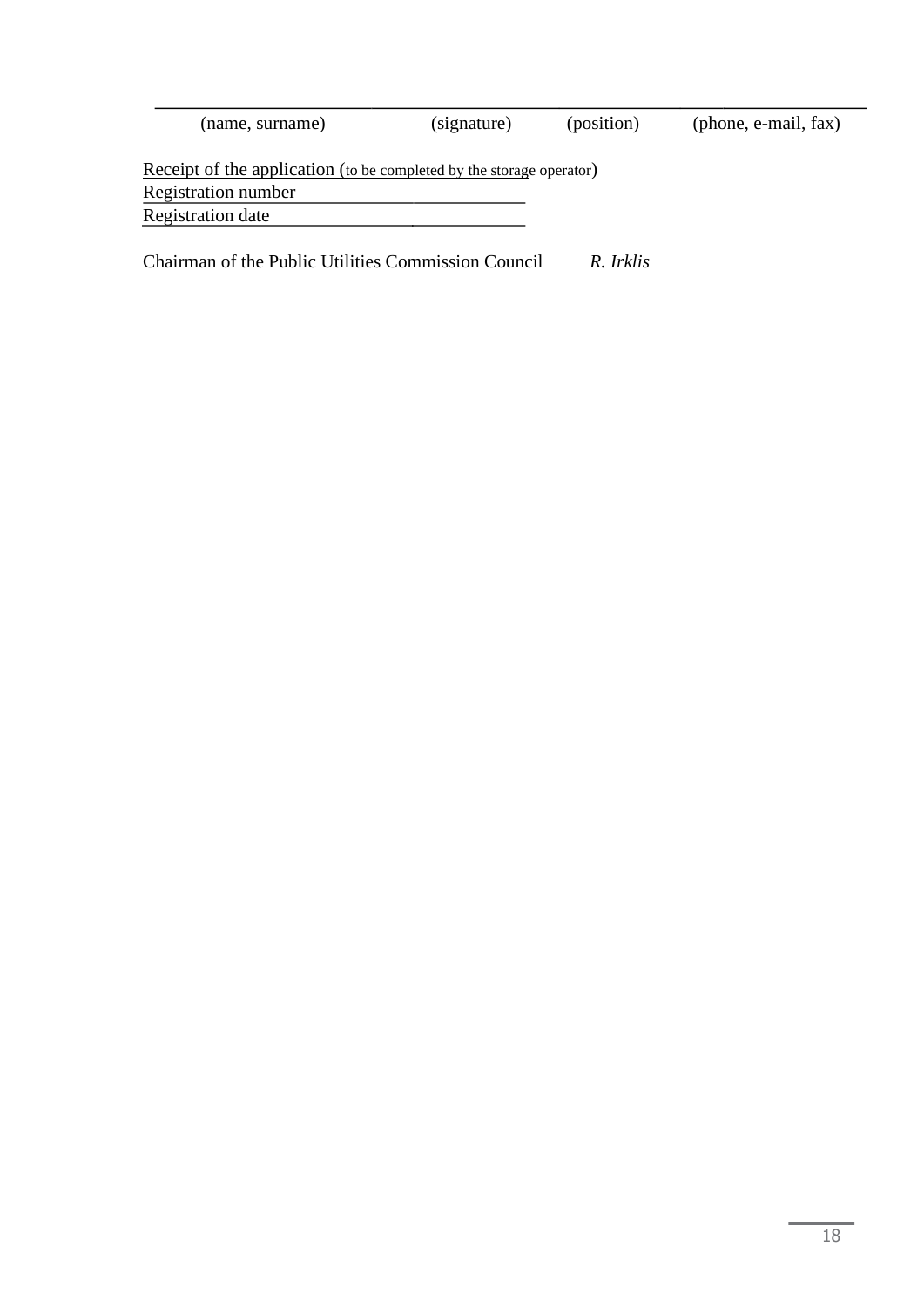### **The Capacity Products of the Inčukalns Underground Gas Storage, the Procedure for Booking and Use Thereof**

## **1. Bundled capacity product (product code IPGK1YP)**

- 1.1. Storage capacity booking time:
	- 1.1.1. for the next storage cycle in accordance with the notification of the system operator regarding the auction of storage capacity, but not later than March  $15<sup>th</sup>$ of the relevant year;
	- 1.1.2. for the existing storage cycle on the second working day after the day of publication of the technical capacity of the storage facility and the available capacity of the storage facility for the existing storage cycle in accordance with Paragraph 9 of these Regulations.
	- 1.2. Type of storage capacity booking: auction procedure.
	- 1.3. Auction procedure used to book the capacity product: auction based on the principle of using the setting of a single premium.
	- 1.4. Storage capacity available for booking: unlimited amount within the available capacity of the storage facility, from which is deducted available storage capacity for booking of two year bundled capacity product according with Section 2.1. and 2.4. in this Annex.
	- 1.5. Procedure for the allocation of storage capacity: in accordance with Paragraph 24 of these Regulations.
	- 1.6. The duration of use of the capacity product: one storage cycle.
	- 1.7. The capacity product includes:
		- 1.7.1. the use of storage capacity in the amount of the bundled capacity product at the disposal of the user;
		- 1.7.2. injection of natural gas into the storage facility: unlimited amount, ensuring injection of stocks in a quantity that can be stored with the available capacity product;
		- 1.7.3. withdrawal of natural gas from the storage facility: unlimited amount, ensuring withdrawal of stocks stored with the product;
		- 1.7.4. the use of virtual reverse-flow to use the storage capacity up to the amount of capacity available to the user: free of charge.
	- 1.8. Injection of natural gas for storage in the storage facility and withdrawal of natural gas from the storage facility: firm capacity product.
	- 1.9. The transfer of stocks in a storage facility: within a standard bundled capacity product and a two-year bundled capacity product.
	- 1.10. Payment for the capacity product: in accordance with paragraph 24 of these Regulations.
	- 1.11. Stock transfer to the next storage cycle: regarding the quantity of stock at the end of the storage cycle that is stored within a bundled capacity product, the system user is deemed to have booked the stock transfer product for the next storage cycle in the corresponding quantity of stocks for which it pays the system operator according to the tariff for the stock transfer product set for the next storage cycle.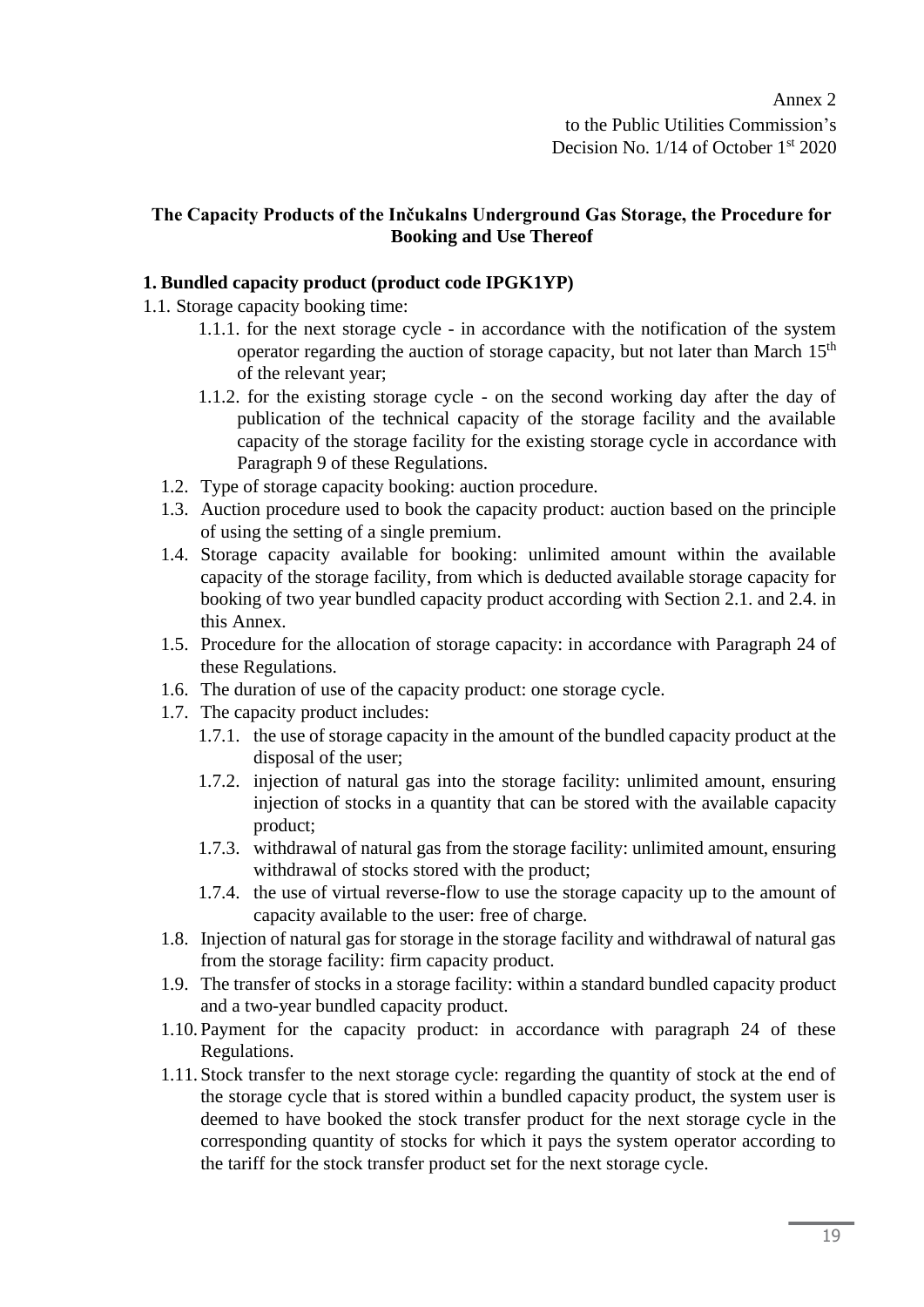#### **2. Two-year bundled capacity product (product code IPGK2YP)**

- 2.1. Storage capacity booking time:
	- 2.1.1. for the next storage cycle in accordance with the notification of the system operator regarding the auction of storage capacity, but not later than March  $15<sup>th</sup>$ of the relevant year;
	- 2.1.2. for the existing storage cycle on the second working day after the date of publication of the technical capacity of the storage and the available capacity of the storage for the existing storage cycle in accordance with Paragraph 9 of these Regulations, if the amount of storage capacity available for capacity product booking is greater than 0 kWh.
- 2.2. Type of storage capacity booking: auction procedure.
- 2.3. Auction procedure used to book the capacity product auction based on the principle of using the setting of a single premium.
- 2.4. Storage capacity available for booking: 2 000 000 (two million) MWh for two consecutive storage cycles.
- 2.5. Procedure for the allocation of storage capacity: in accordance with Paragraph 24 of these Regulations.
- 2.6. The duration of use of the capacity product: two consecutive storage cycles.
- 2.7. The capacity product includes:
	- 2.7.1. the use of storage capacity in the amount of the two-year bundled capacity product at the disposal of the user;
	- 2.7.2. injection of natural gas into the storage facility: unlimited amount, ensuring injection of stocks in a quantity that can be stored with the available capacity product;
	- 2.7.3. withdrawal of natural gas from the storage facility: unlimited amount, ensuring withdrawal of stocks stored with capacity product;
	- 2.7.4. the use of virtual reverse-flow to use storage capacity up to the amount of capacity available to the user: free of charge.
- 2.8. Injection of natural gas for storage in the storage facility and withdrawal of natural gas from the storage facility: firm capacity product.
- 2.9. The transfer of stocks in a storage facility: within a bundled capacity product and a two-year bundled capacity product.
- 2.10. Payment for the capacity product: in accordance with Paragraph 24 of these Regulations.
- 2.11. Stock transfer:
	- 2.11.1. at the end of the first storage cycle of the capacity product operation, the stocks shall be transferred to the second storage cycle of the two-year bundled capacity product operation;

2.11.2 at the end of the second storage cycle of the capacity product operation for the inventory at the end of the storage cycle, stored within a two-year bundled capacity product, the system user is considered to have booked the stock transfer product for the next storage cycle for the corresponding inventory quantity to be settled by the system operator according to the next storage cycle the specified stock transfer product tariff.

### **3. Interruptible capacity product (product code IPGKAP)**

3.1. Storage capacity booking time for the current storage cycle: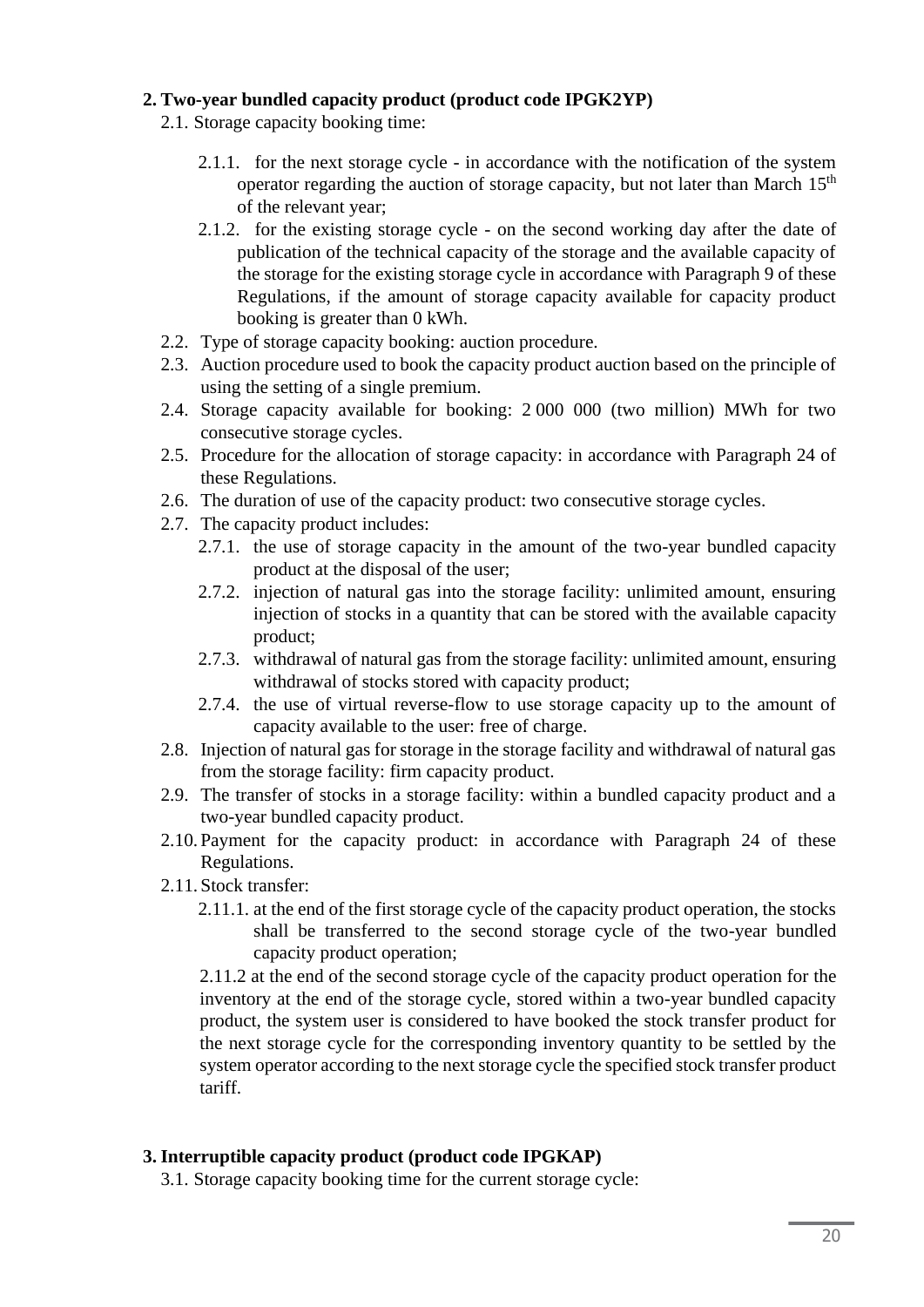- 3.1.1. in accordance with the notification of the system operator regarding the auction of the storage capacity, but not later than on June  $1<sup>st</sup>$  of the relevant year, if the available capacity of the storage facility exceeds 0 kWh;
- 3.1.2. in accordance with the notification of the system operator regarding the auction of the storage capacity, but not later than on June  $15<sup>th</sup>$  of the relevant year, if the available capacity of the storage facility exceeds 0 kWh;
- 3.1.3. in accordance with the notification of the system operator regarding the auction of the storage capacity, but not later than on July  $1<sup>st</sup>$  of the relevant year, if the available capacity of the storage facility exceeds 0 kWh;
- 3.1.4. in accordance with the notification of the system operator regarding the auction of the storage capacity, but not later than on July  $15<sup>th</sup>$  of the relevant year, if the available capacity of the storage facility exceeds 0 kWh;
- 3.1.5. in accordance with the notification of the system operator regarding the auction of the storage capacity, but not later than on August  $1<sup>st</sup>$  of the relevant year, if the available capacity of the storage facility exceeds 0 kWh.
- 3.1.6. in accordance with the notification of the system operator regarding the auction of the storage capacity, but not later than on August  $15<sup>th</sup>$  of the relevant year, if the available capacity of the storage facility exceeds 0 kWh;

3.2. Type of storage capacity booking: auction procedure.

3.3. Auction procedure used to book the capacity product auction based on the principle of using the setting of a single premium.

3.4. Storage capacity available for booking: unlimited amount within the available storage capacity.

3.5. Procedure for the allocation of storage capacity: in accordance with Paragraph 24 of these Regulations.

3.6. The duration of use of the capacity product: one storage cycle.

3.7. The capacity product includes:

3.7.1. the use of storage capacity in the amount of interruptible capacity product at the disposal of the user;

3.7.2. injection of natural gas into the storage facility: unlimited amount, ensuring injection of stocks in a quantity that can be stored with the capacity product;

3.7.3. withdrawal of natural gas from the storage facility: unlimited amount, ensuring withdrawal of stocks stored with the product;

3.7.4. the use of virtual reverse-flow to use storage capacity up to the amount of capacity available to the user: at the virtual reverse-flow tariff.

3.8. Injection of natural gas for storage in the storage facility and withdrawal of natural gas from the storage facility: interruptible capacity product.

3.9. The transfer of stocks in the storage facility: within interruptible capacity product. 3.10. Payment for the capacity product: in accordance with Paragraph 24 of these Regulations.

3.11. Stock transfer to the next storage cycle: regarding the quantity of stocks at the end of the storage cycle that are stored within interruptible capacity product, the system user is deemed to have booked the stock transfer product for the next storage cycle in the corresponding quantity of stocks for which it settles with the system operator according to the tariff for the stock transfer product set for the next storage cycle.

# **4. Stock Transfer Product (product code INTP)**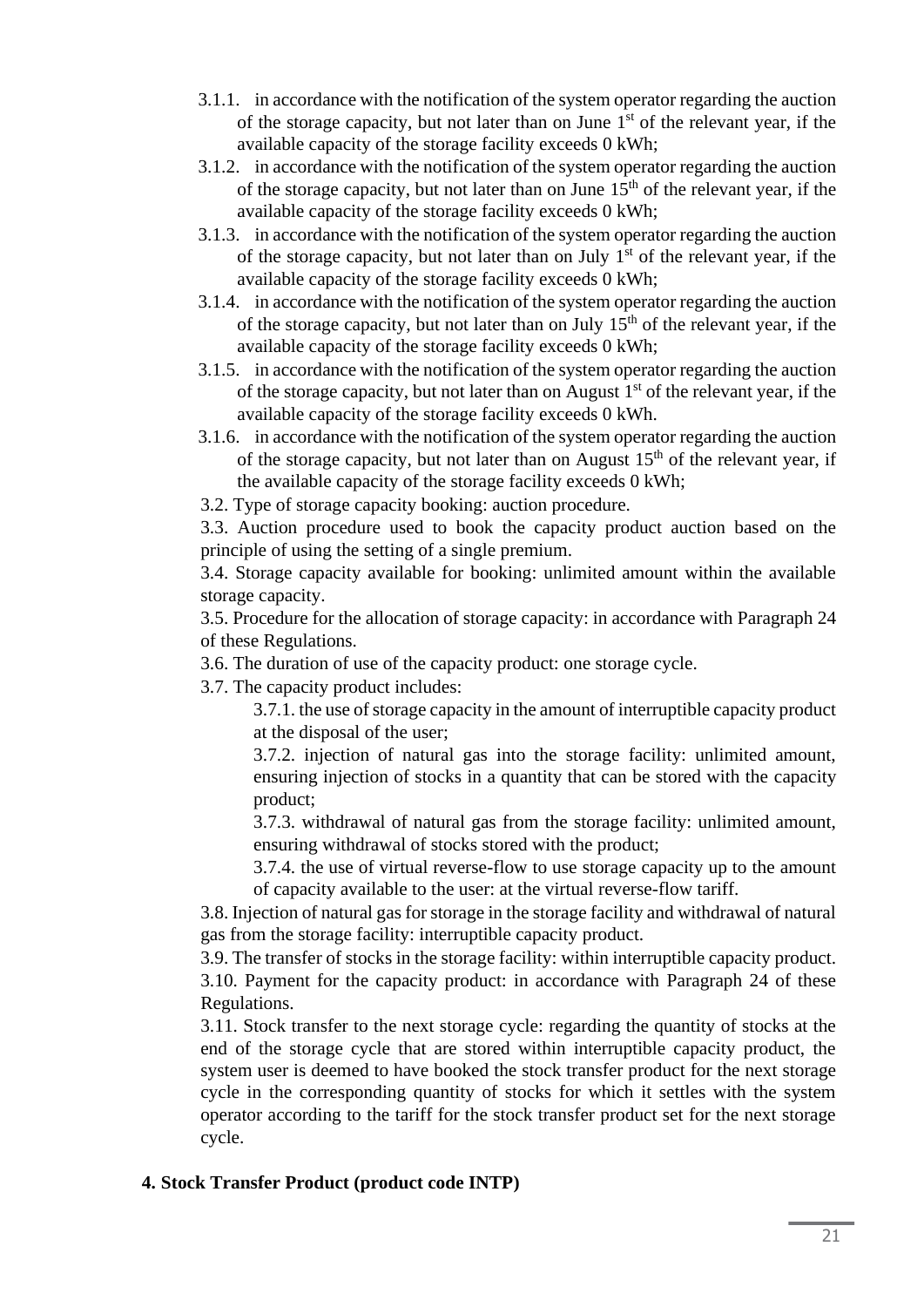- 4.1. Storage capacity booking time for the current storage cycle: on the second day after the end of the previous storage cycle in accordance with Paragraph 11 of these Regulations.
- 4.2. Procedure for allocation of storage capacity: in accordance with Sub-paragraphs 1.11.1, 2.11.2 and 3.11 of this Annex.
- 4.3. Storage capacity available for booking: unlimited stocks at the end of the storage cycle in accordance with Sub-paragraphs 1.11.1, 2.11.2 and 3.11 of this Annex.
- 4.4. Procedure for allocation of storage capacity: in accordance with Sub-paragraphs 1.11.1, 2.11.2 and 3.11 of this Annex.
- 4.5. The duration of use of the capacity product: one storage cycle.
- 4.6. The capacity product includes:
	- 4.6.1. the use of storage capacity in the amount of the current stock transfer product;
	- 4.6.2. injection of natural gas into the storage facility: not possible;
	- 4.6.3. withdrawal of natural gas from the storage facility: in the amount of stocks that are stored with the stock transfer product;
	- 4.6.4. the use of virtual reverse-flow for the withdrawal of natural gas from the storage in the booked amount of capacity at the user's disposal: at the virtual reverse flow tariff.
- 4.7. Natural gas withdrawal from the storage: interruptible capacity product.
- 4.8. Stock transfer in the storage: within the stock transfer product.
- 4.9. Payment for the capacity product: in accordance with Paragraph 25 of these Regulations.
- 4.10. Stock transfer to the next storage cycle: regarding the quantity of stock at the end of the storage cycle that is stored within a stock transfer product, the system user is deemed to have booked the stock transfer product for the next storage cycle in the corresponding quantity of stocks for which it settles with the system operator according to the tariff for the stock transfer product set for the next storage cycle.

# **5. Virtual reverse flow product**

5.1. Storage capacity booking time for the current storage cycle:

5.1.1. during the use of the bundled capacity product;

- 5.1.2. during the use of the interruptible capacity product.
- 5.2. Booking of natural gas injection into storage and withdrawal from storage: by submitting trade notification to the operator
- 5.3. Storage capacity available for booking:
- 5.3.1. During the injection season in conformity with the information published on the website of the system operator regarding the amount of capacity to be booked, which shall be determined from the total gas day of the system user storage approved in accordance with Paragraph 36 of these Regulations, subtracting 27,7GWh/day of the amount of natural gas bundled capacity product and interruptible capacity product. The capacity available for booking shall not be less than 0;
- 5.3.2. During the withdrawal season in conformity with the information published on the website of the system operator regarding the amount of capacity to be booked, which is equal to the total amount of natural gas to be withdrawn by the system user and storage approved in accordance with Paragraph 36 of these Regulations in the framework of the bundled capacity product and the interruptible capacity product on the relevant gas day.
- 5.4. Procedure for allocating storage capacity: in the order of receipt of trade notifications.